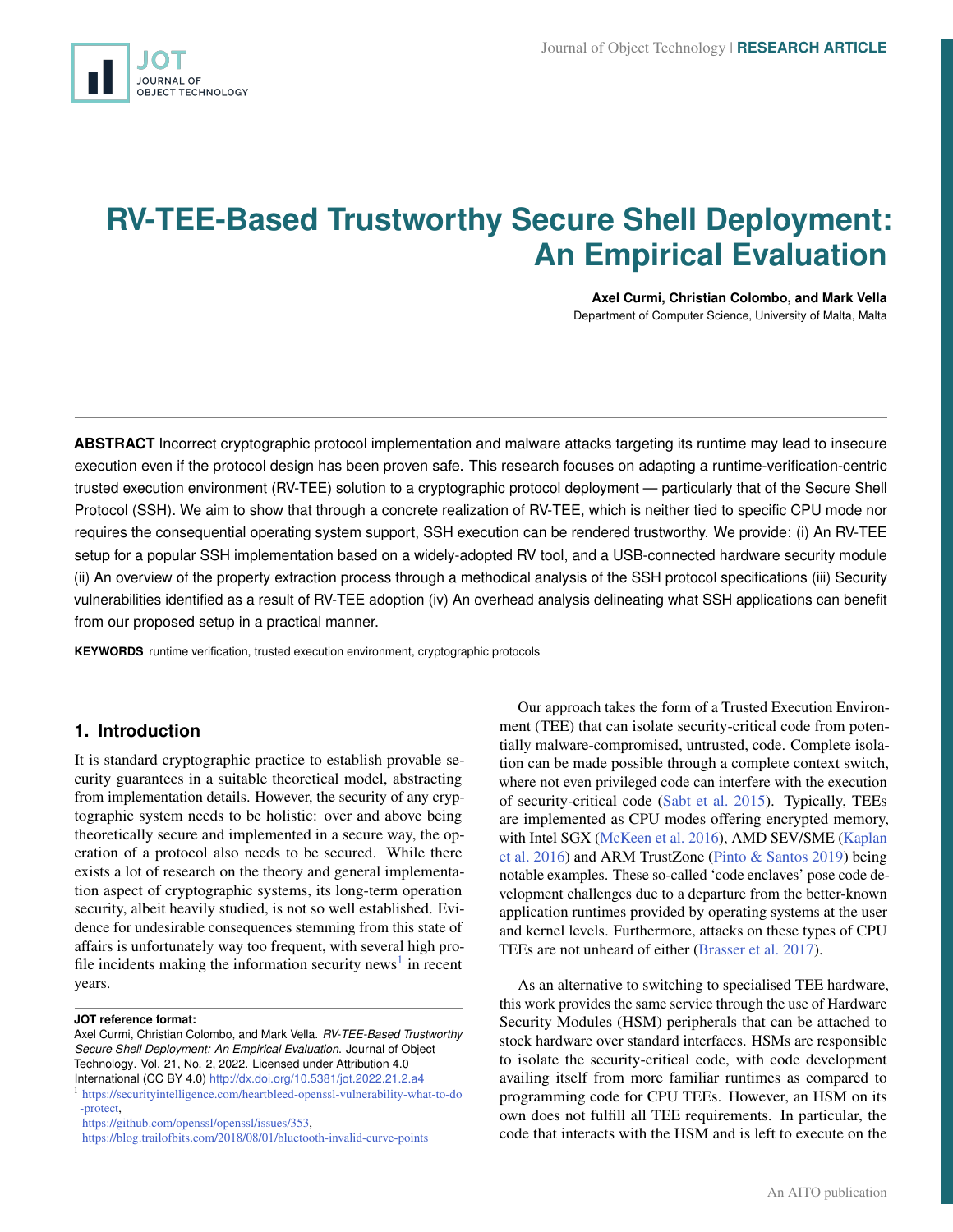stock hardware (the untrusted domain) also requires securing. This is where the central role of runtime verification (RV) is brought into the picture, resulting in an RV-centric TEE (RV-TEE) solution.

RV's role is two-fold: It firstly fulfills the role of a security monitor that scrutinises dataflows crossing trust boundaries between the stock hardware and the HSM. Moreover, it also provides the all-important runtime service of verifying the correct implementation of the protocol. The overall benefits of opting for an RV-TEE approach, as opposed to a TEE CPU mode, are (i) avoiding having to commit to a specific hardware TEE, but rather making use of an HSM that is better trusted and which can be substituted in case of emerging threats, (ii) and which readily-works with available stock hardware, while at the same time also avail from (iii) continuous verification of the protocol's implementation. In this paper, we instantiate and perform an in-depth study of the RV-TEE approach to a Secure Shell (SSH) deployment. Overall we make the following contributions: (i) An RV-TEE setup for *Paramiko*<sup>[2](#page-0-0)</sup>, a popular SSH implementation, based on the *LARVA*[3](#page-0-0) RV tool and a USB-connected hardware security module: *SEcube*[4](#page-0-0) . (ii) An overview of the property extraction process through a methodical analysis of the SSH protocol specifications. (iii) Two security vulnerabilities identified as a result of RV-TEE adoption for Paramiko. (iv) An empirical evaluation of the practicality of the approach from the perspective of incurred performance and memory overheads.

# **2. BACKGROUND AND CONTEXT**

Cryptographic protocols are designed to withstand a broad range of adversarial strategies. Standard practice is to rely on formal security models and succinct definitions given — making explicit the exact scenario in which a security proof (or reduction) is meaningful. Formal models [\(Abadi & Rogaway](#page-13-1) [2000\)](#page-13-1) and supporting automation tools [\(Meier et al.](#page-14-4) [2013\)](#page-14-4) consider the underpinning cryptographic primitives, e.g. a/symmetric encryption, cryptographic hashes, and sources of randomness, as blackboxes and therefore focus solely on the protocol exchanges. This is acceptable practice since the primitives would have already undergone significant security analysis before adoption. What is of paramount importance, rather, is to verify that the protocol steps can withstand active adversaries, with bounded computational resources, that can record, replay, reorder, reroute, forge, modify and delete the exchanges, among other operations.

Yet, proponents of formal methods for protocol analysis still make very sure to warn that formal proofs do not imply a guarantee of security. The primary reason for this is the gap between the representation of encryption in a formal model and its concrete implementation. One further problem is the assumption that security parameters, e.g. secret keys, of cryptographic primitives are not compromised. Yet, practitioners are well-aware of the data leak and breach attack models, where temporary session keys and long-term ones respectively, get disclosed [\(Au](#page-13-2)[masson](#page-13-2) [2017\)](#page-13-2). While these attack models are never considered

The malware being considered in this research gets injected into the target process, in this case the process executing the protocol, to exfiltrate sensitive information such as cryptographic key data — defeating any cryptography without having to break its mechanisms [\(Vella et al.](#page-14-5) [2021\)](#page-14-5). Banking trojans such as Zeus, Dridex, Ursnif, and Trickbot, are information stealing malware, especially targeting the financial industry, that dynamically operate from attacker-given commands via a command and control (C2) channel [\(Black et al.](#page-13-3) [2018\)](#page-13-3).

Runtime verification (RV) [\(Bartocci et al.](#page-13-4) [2018\)](#page-13-4) involves the observation of a software system — usually through some form of instrumentation — to assert whether the specification is being adhered to. There are several levels at which this can be done: from the hardware level to the highest-level logic, from module-level specifications to system-wide properties, and from point assertions to temporal and hyper properties.

Besides typical RV use of ensuring adherence to specification properties, we leverage RV for the provision of a trusted execution environment (TEE) to protect the execution of securitycritical tasks [\(Sabt et al.](#page-14-0) [2015\)](#page-14-0) such as cryptographic protocol steps. The crucial role of TEE comes into play when despite an eventual infection, malware is not able to interfere with securitycritical code executing inside the trusted domain. Complete isolation is key, encompassing CPU, physical memory, secondary storage and even expansion buses. Code provisioning to the trusted domain as well as data flows between the two domains must be fully controlled in order to fend off malware propagation through trojan updates or software vulnerability exploits. These two requirements can be satisfied through segregation of security-critical components and a secure monitor that inspects all data flows crossing the trust domain boundary.

The main limitation with using widely-used TEEs implemented as secure CPU modes is the reliance on black-box hardware and trusting associated operating system support that facilitates enclave code loading and communication between the different modes. In contrast, we propose to achieve a similar level of assurance by combining RV with any HSM of choice, whether a high-speed bus adapter, or a micro-controller hosted on commodity USB stick, or perhaps even a smart card. The net benefit is to have such hardware modules extend, rather than replace, existing hardware.

Previous research has already partially validated the idea of RV-TEE by applying it to an ECDHE key agreement protocol (RFC8446) [\(Colombo. & Vella.](#page-14-6) [2020;](#page-14-6) [Vella et al.](#page-14-5) [2021\)](#page-14-5), and a post-quantum group authenticated key exchange (PQ GAKE) [\(Abela et al.](#page-13-5) [2021\)](#page-13-5). RV-TEE provides secure cryptographic protocol execution by employing an HSM and two runtime verification monitors. The HSM is connected, via USB, to the machine performing secure protocol execution by providing an isolated and tamper-resistant environment for cryptographic op-

<sup>2</sup> <https://www.paramiko.org>

<sup>3</sup> <http://www.cs.um.edu.mt/svrg/Tools/LARVA/>

<sup>4</sup> <https://www.secube.eu>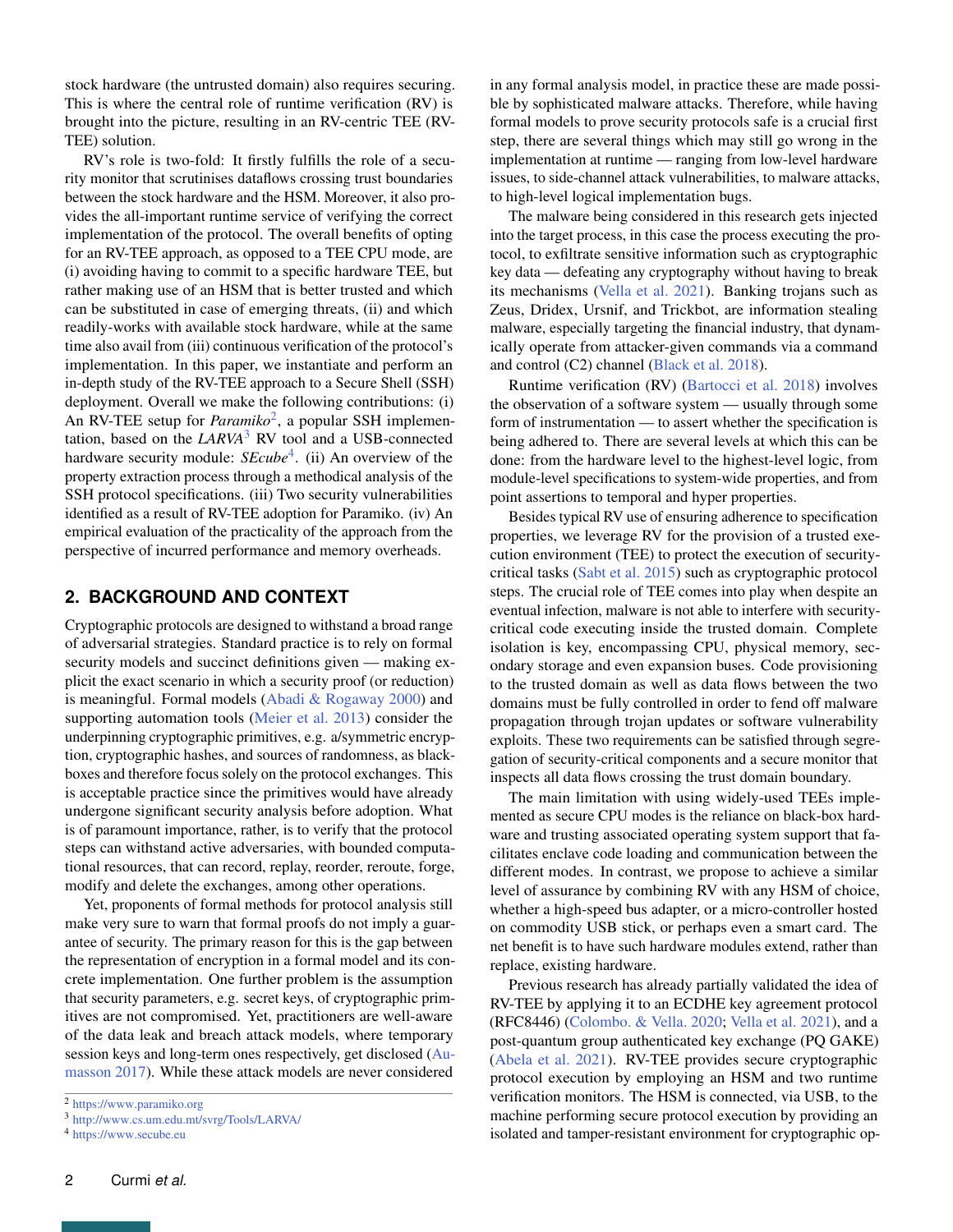eration execution and long-term key storage. On the other hand, the first RV monitor is used to ensure that the protocol execution conforms to the specification, while the second monitor ensures that data flows across the trust boundary are legitimate.

In this work, we turn our attention to Secure Shell (SSH) an internet standard network protocol for secure network services, such as remote login, over insecure networks. The SSH protocol consists of three components:

- Transport Layer Protocol (RFC4253), which is responsible for message transportation over TCP/IP, protocol version exchange, cipher suite negotiation, key exchange to establish session keys and host-based authentication. While building upon secure cryptographic primitives, security issues may still arise from insecure protocol implementation. For example, a man-in-the-middle attack becomes possible if SSH server certificates are not verified properly by clients. Similar issues may arise at the message authentication level. In the eventuality of incomplete verification of message authentication codes (MAC), attackers would still be able to perform malicious message tampering while going undetected, despite the secure underlying cryptographic scheme.
- User Authentication Protocol (RFC4252), which manages user authentication using public key, password, and hostbased authentication methods. In the event of a client breach, an attacker can connect with any SSH server using these authentication methods with ease (assuming these methods are not being used in combination with another authentication method).
- Connection Protocol (RFC4254), which relies on the security services provided by the prior components. It handles channels to provide features such as interactive terminal sessions, x11 forwarding, execution of commands onto a remote host, and port forwarding.

In the rest of this paper, we instantiate our approach for SSH, starting with the architectural design in the following section.

# **3. RV-TEE — SSH INSTANTIATION**

Conceptually, RV-TEE is application agnostic and does not prescribe choices for property elicitation, application instrumentation, RV architecture, and modification for HSM support in any way. Implementers must, therefore, address these gaps on a specific application basis. In this research, the chosen SSH implementation is the Paramiko Python package, which has 898 dependant packages and over 11.4K dependant reposito-ries<sup>[5](#page-0-0)</sup> as of May 6<sup>th</sup> 2021. Some of the most popular packages that use Paramiko include Docker SDK for Python<sup>[6](#page-0-0)</sup>, Ansible<sup>[7](#page-0-0)</sup>, and Apache Airflow<sup>[8](#page-0-0)</sup>. Thus, by adapting the RV-TEE setup to Paramiko, an observation of the setup's behaviour can be made on a real-world and active code base in terms of overhead.

<sup>7</sup> <https://www.ansible.com>

As a backend for cryptographic operations, Paramiko uses the *cryptography*[9](#page-0-0) package, which is based on the OpenSSL implementation.

<span id="page-2-0"></span>

**Figure 1** RV-TEE instantiation for SSH

A high-level view of the approach can be seen in Figure [1,](#page-2-0) which shows how the RV and HSM components of the RV-TEE are integrated together to secure the execution of the SSH protocol. We follow the proven approach explored in prior work through the employment of the LARVA RV tool and the SEcube HSM. The main differences in this case are presented by the source-level instrumentation applied to a Python codebase, as opposed to binary-level instrumentation, along with the development and use of Python bindings to communicate with SEcube. The complete setup assumes an additional information leak monitor, along with an attestation component. The role of the second monitor is to uncover attempts by malware to leak the recovered plaintext. On the other hand, attestation asserts that no privilege escalation attempts, as disclosed by authenticated system logs, compromise monitor integrity.

## <span id="page-2-1"></span>**3.1. Runtime verification**

The runtime verification component in RV-TEE is used to assert conformance between the design and implementation of the protocol. In this work, we have taken the less risky approach of offline monitoring but the online option also fits within the RV-TEE architecture.

*3.1.1. Properties* The protocol's RFC documents [\(Ylonen](#page-14-7) [& Lonvick](#page-14-7) [2006a,](#page-14-7)[b](#page-14-8)[,c](#page-14-9)[,d\)](#page-14-10) were used to systematically derive 18 properties, shown in Table [1](#page-3-0) by providing the RFC documents' contents along with RFC standard keywords (e.g., "MUST", "SHOULD", "REQUIRED") to a keyword lookup tool<sup>[10](#page-0-0)</sup>. Properties 1 and 8 protect against man-in-the-middle attacks, Properties 2, 7, 12, and 13 assert the correct flow of protocol messages, while Property 3 protects against downgrade attacks. Vulnerabilities introduced by an insecure configuration are protected by Properties 4 and 5. If the protocol is implemented incorrectly, it might leak sensitive information; Properties 6, 17, and 18 are concerned with leakage of sensitive information due to faulty

<sup>5</sup> <https://libraries.io/pypi/paramiko>

<sup>6</sup> <https://github.com/docker/docker-py>

<sup>8</sup> <https://airflow.apache.org>

<sup>9</sup> <https://cryptography.io>

<sup>10</sup> <https://github.com/axelcurmi/textract>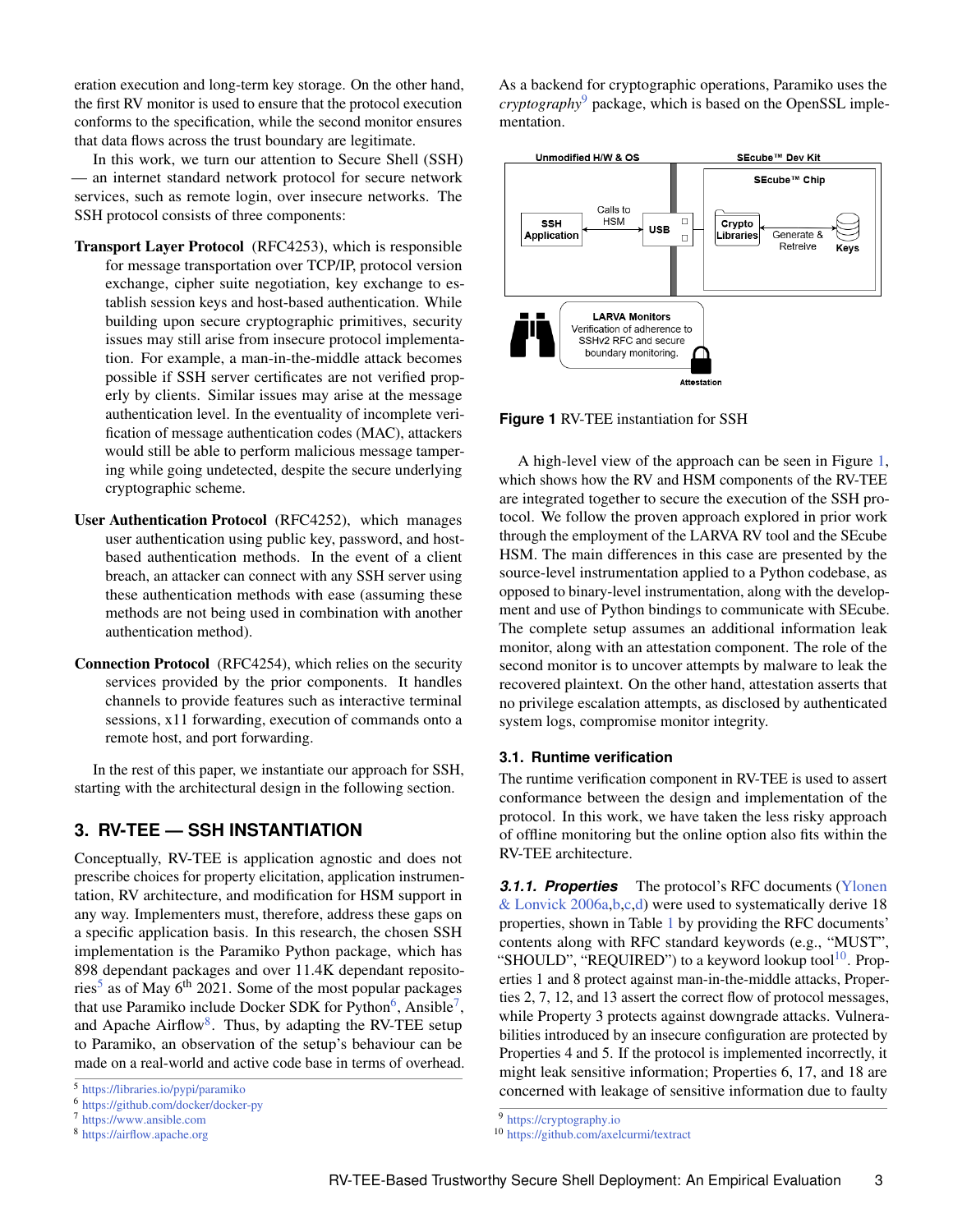implementation. Proper derivation and usage of cryptographic keys are protected by Properties 9, 10, and 11, while Properties 14 and 15 assert correct protocol message structure. Last but not least, Property 16 ensures the authenticity and integrity of the communicated protocol messages.

At this research stage, the properties derived focus on the client-side of the protocol. Client-side SSH is being prioritised over its server counterpart since devices tend to have weaker overall security than typical servers. In fact, the SEcube device used for this research is aimed towards client devices, which is less expensive and connects to workstations over USB. All of the derived properties are important and required to obtain a trustworthy deployment of the protocol implementation. As an example, consider Property 8 "When a *KEXDH\_REPLY* message is received from the server, the client must verify the public host key with the signature of the hash obtained". If this property is violated, the client is vulnerable to an active man-inthe-middle attack as a client-to-attacker and attacker-to-server connection can be established, allowing the attacker to decrypt all communication between the client and the server.

*3.1.2. Instrumentation* Instrumentation of protocol functions was done in the form of monkey-patching using the *aspectlib* Python library. Monkey-patching is a technique to alter the behaviour of code during runtime without modifying its source code. The way this is used by *aspectlib* is by updating the reference of the target function with the reference of the aspect function. By doing so, the aspect function is executed instead of the original function. Listing [1](#page-3-1) shows the code required to add RV instrumentation into the functions *parse\_kexdh\_reply()* and *verify\_ssh\_sig()* to monitor Property 8. The *add\_event()* function, is used to save the occurring event into the JSON trace file (lines 4, 8, and 12), while the *yield* keyword is used to execute the original Paramiko function (lines 6 and 13). Thus, the aspect functions are only used to save events occurring before, after, or even in case of an exception being thrown during the execution of the original function. The *aspectlib.weave()* function is used to monkey-patch the aspect function to the target function, in this case the aforementioned Paramiko functions (lines 16 and 17).

```
# Aspect functions
2 @aspectlib . Aspect
  def _parse_kexdh_reply_aspect (*args):
       add_event ("BEFORE", "_parse_kexdh_reply")
       try:
           6 yield
       finally:
           add_event ("AFTER", "_parse_kexdh_reply")
9
10 @aspectlib . Aspect
11 def verify_ssh_sig_aspect (∗ args ):
12 add_event (" BEFORE ", " verify_ssh_sig_aspect ")
13 yield
14
15 # Monkey patching aspect functions
16 aspectlib . weave ( paramiko . kex_group14 . KexGroup14 .
       _parse_kexdh_reply , _parse_kexdh_reply_aspect
       )
17 aspectlib . weave ( paramiko . ECDSAKey . verify_ssh_sig ,
        verify_ssh_sig_aspect )
```
**Listing 1** Instrumentation code for Property 8

## <span id="page-3-0"></span>**Table 1** SSH Client properties derived

1. The client should have prior knowledge of the SSH server's host key before connecting, otherwise the connection is not secure.

2. When the connection has been established, both sides must send an identification string.

3. When the client is connecting to a server with an older SSH version, the client should close the connection with the server.

4. The "none" cipher is provided for debugging and should not be used except for that purpose.

5. Users and administrators should be explicitly warned anytime the "none" Message Authentication Code (MAC) option is enabled.

6. It is recommended that debug messages be initially disabled at the time of deployment and require an active decision by an administrator to allow them to be enabled.

7. Once a party has sent a *SSH\_MSG\_KEXINIT* message for key exchange or re-exchange, until a *SSH\_MSG\_NEWKEYS* message is sent, it must not send any messages other than transport layer generic messages (excluding any service requests or accept messages), algorithm negotiation messages (excluding further *SSH\_MSG\_KEXINIT*), or specific key exchange method messages.

8. When a *KEXDH\_REPLY* message is received from the server, the client must verify the public host key with the signature of the hash obtained.

9. All messages sent after the *SSH\_MSG\_NEWKEYS* message must use the new keys and algorithms.

10. When the *SSH\_MSG\_NEWKEYS* message is received, the new keys and algorithms must be used for receiving.

11. Encryption keys must be computed as a hash of a known value and the shared secret established during key exchange, as defined in RFC4253.

12. The client must not send a subsequent authentication request if it has not received a response from the server for the previous authentication request.

13. After a key exchange with implicit server authentication, the client must wait for a response to its service request message before sending any further data.

14. The random padding field of an SSH packet must be at least 4 bytes and no more than 255 bytes in length.

15. The length of the concatenation of *packet length*, *padding length*, *payload*, and *random padding* must be a multiple of the cipher block size or 8, whichever is larger.

16. The MAC should be verified for each SSH packet received, where available.

17. Once the key exchange completes, the private parameters for the client and server should be scrubbed from memory.

18. It is recommended that the keys be changed after each gigabyte of transmitted data or after each hour of connection time, whichever comes sooner.

**3.1.3. Modelling the properties using LARVA** Once the target functions are instrumented and events are saved into a JSON event trace, the next step is modelling the properties to create the runtime verification monitors. For this research, the LARVA [\(Colombo et al.](#page-13-6) [2009b\)](#page-13-6) script is used to specify properties using an automata-based approach (DATEs [\(Colombo](#page-13-7) [et al.](#page-13-7) [2009a\)](#page-13-7)). Since runtime verification is performed offline,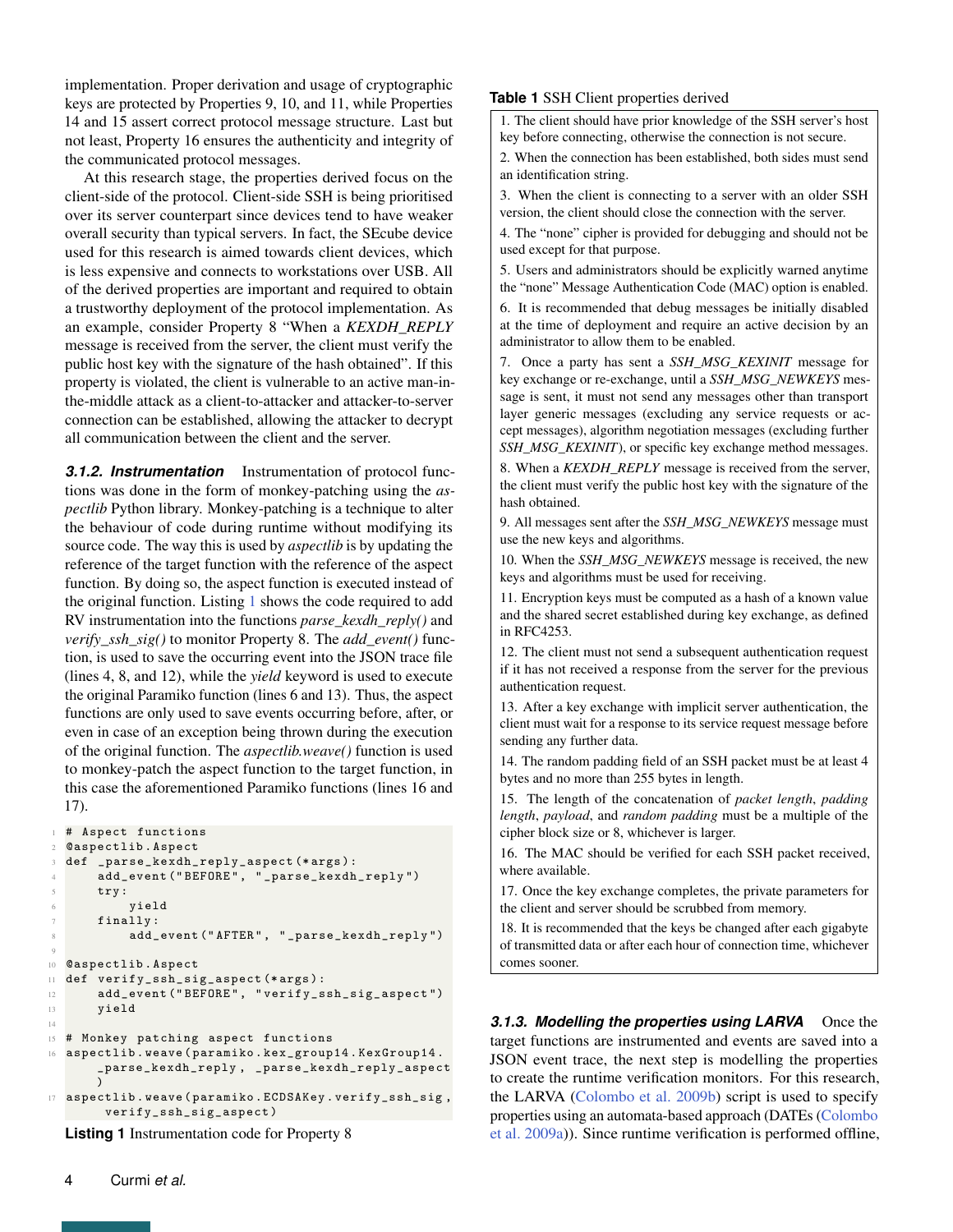all LARVA events hook with the *replay()* function of the *Event* class and use the *filter* option to select events depending on the requirement, as shown in Listing [2,](#page-4-0) lines 2, 7, and 12 (where events are filtered based on the name of the event and when it occurred). Additionally, the *where* feature of LARVA is also used to bind the defined variables within the automaton transitions. Next, Listing [3](#page-4-1) shows the LARVA code defining the automaton structure for Property 8. Once this is compiled, AspectJ code replays events from the function trace file which runtime verification monitors, in turn, consume to check for violations.

```
before\_parse\_kexdh\_reply (Event e) = { Event e1.
      replay () }
      filter { e1.getWhen ().equals ("BEFORE") &&
           e1.getWhat ().equals ("_parse_kexdh_reply")
       }
      where \{ e = e1 : \}5
  after\_parse\_kexdh\_reply (Event e) = { Event e1.
      replay () }
      7 filter { e1 . getWhen () . equals (" AFTER ") &&
           e1.getWhat ().equals ("_parse_kexdh_reply")
       }
      where \{ e = e1; \}10
11 before_verify_ssh_sig_aspect (Event e) = { Event
      e1 . replay () }
12 filter { e1 . getWhen () . equals (" BEFORE ") &&
13 e1 . getWhat () . equals ("
      verify_ssh_sig_aspect ") }
14 where \{ e = e1; \}
```
**Listing 2** LARVA events defined for the hooked functions of Property 8

```
1 PROPERTY verifyHostKeyProperty {
2 STATES {
          BAD { hostKeyNotVerified }
          4 NORMAL { shouldVerifyHostKey }
          5 STARTING { start }
6 }
      7 TRANSITIONS {
         start -> shouldVerifyHostKey [
      before_parse_kexdh_reply ]
          shouldVerifyHostKey -> start [
      before_verify_ssh_sig_aspect ]
          10 shouldVerifyHostKey −> hostKeyNotVerified
       [ after_parse_kexdh_reply ]
11 }
12 }
```
**Listing 3** LARVA code for Property 8

*3.1.4. Replaying events and offline runtime verification* Once the Python instrumentation has been applied to a Python runner script and RV monitors have been set up with LARVA, offline runtime verification of the protocol implementation can occur. Firstly, the Python runner script is executed, initiating a new session for the protocol implementation and performing a number of typical SSH tasks. While the protocol implementation functions are being executed, the function execution trace is saved on the fly in a JSON file. A sample of the function execution trace file is presented in Listing [4,](#page-4-2) which contains multiple events, each consisting of the following properties:

- 1. ID: Used to uniquely identify each event and acts as the reference point in the event of a property violation
- 2. Timestamp: Used for timing specific properties
- 3. What: The name of the executed function
- 4. When: When the event occurred (i.e., before/after the execution of a function or handling of an Exception)
- 5. Watch: Values captured during the runtime of the protocol which are necessary to monitor the property (e.g., length of the packet being sent)

```
1 [
2 \times 43 "id": 0,4 " timestamp ": 1628349076 ,
$\mathsf{\small 5}$ " what ": " _parse_kexdh_reply " ,
6 " when ": " BEFORE "
7 },
8 \qquad \qquad9 " id": 1,10 "timestamp": 1628349076,
11 " what ": " verify_ssh_sig_aspect ",
12 " when ": "BEFORE"
13 },
14 \overline{f}15 "id": 2.
16 timestamp": 1628349076,
17 " what ": " _parse_kexdh_reply ",
18 " when ": " AFTER "
19 },
20 \epsilon21 " id ": 3,
22 " timestamp ": 1628349076 ,
23 "what": "_{\text{compute\_key}}",
24 " when ": " AFTER ",
25 " watch ": {
26 " key_match": true<br>
27 }
27 }
28 }
29 ]
```
**Listing 4** Sample function trace JSON file

Once the Python test driver script has completed, the instrumented event replayer tool is executed by supplying the path of the previously generated function trace file. The event replayer opens the file with the given path, parses the JSON string into an array of events, and replays each event iteratively. While the events are being replayed, the LARVA monitors assert whether the executed event violates any of the monitored properties and logs how each event affects its respective properties' automaton into a text file. A typical LARVA report file keeps track of any automaton state changes caused by the execution of some event in textual format. If an automaton reaches a bad state (i.e., property violation), the report contains the easily visible message "!!!SYSTEM REACHED BAD STATE!!!". A snippet of a LARVA report file is shown in Listing [5,](#page-4-3) which shows an example of a valid event updating the *verifyHostKeyProperty* property automaton (line 2) and an event violating the *cleared-DHValuesProperty* property (line 4).

```
1 [ verifyHostKeyProperty ] AUTOMATON :: >
      verifyHostKeyProperty () STATE :: > start
2 [ verifyHostKeyProperty ] MOVED ON METHODCALL : void
      com . axelcurmi . eventreplayer . Event . replay () TO
       STATE :: > shouldVerifyHostKey
  [clearedDHValuesProperty] AUTOMATON :: >
      clearedDHValuesProperty () STATE :: > start
```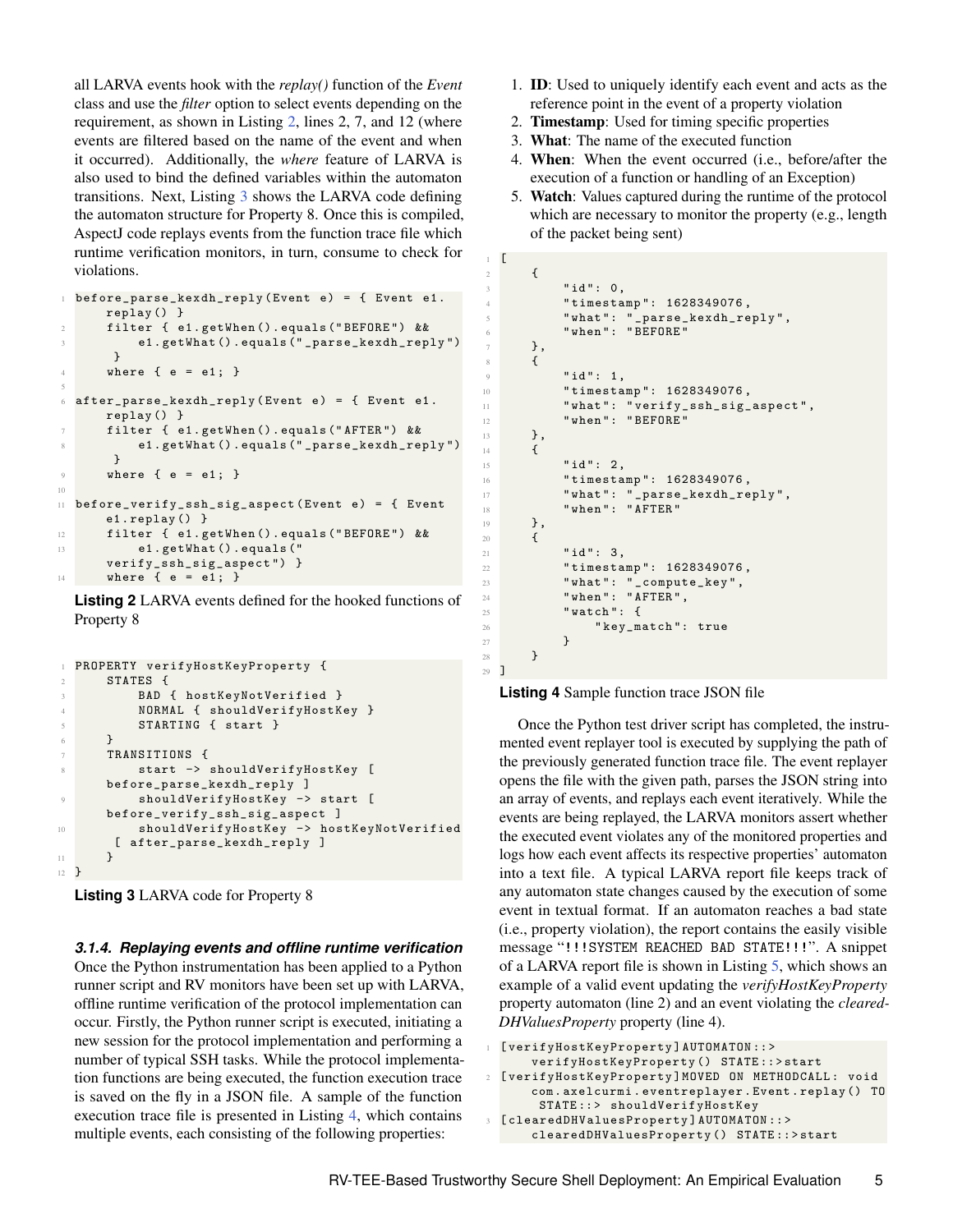| 4 [clearedDHValuesProperty]MOVED ON METHODCALL: |
|-------------------------------------------------|
| void com.axelcurmi.eventreplayer.Event.replay   |
| () TO STATE::> !!!SYSTEM REACHED BAD STATE!!!   |
| bad                                             |

## **Listing 5** Sample LARVA report text file

It should also be noted that an RV monitor for Property 5 cannot be set up as Paramiko does not support the "none" option for MAC algorithms. Thus, the protocol implementation does not contain the warning function, as mentioned in the property description. As a result, since the function does not exist, instrumentation cannot be applied. However, if such a feature existed in the protocol implementation, a monitor for this property can be implemented without difficulty by asserting that the desired warning function is executed if the "none" option is found within the preferred MAC algorithms list.

Over and above the steps outlined above, RV-TEE also requires monitoring all data flows across the trust boundary of the TEE. This additional monitoring provides extra hardening against elevated malware and is a vital requirement of the RV-TEE setup as it closes the loop between the untrusted domain and the trusted domain since the protocol is executed on the untrusted domain. The low-level monitor works by applying taint-inferring RV with the USB drivers. Therefore, if any privileged malware attempts to exfiltrate sensitive information from the HSM, specifically the cryptographic key data, or deploy some trojan update onto the HSM, it is detected by this monitor. Rather than reimplementing this module for SSH, we aim to reuse it from similar ongoing work on the ECDHE instantiation. Furthermore, since this component executes inside the insecure domain, rather than inside the HSM, its employment requires the support of an associated remote attestation by the HSM. Additional attestation is also needed to authenticate system logs uncovering attempts at privilege escalation. The proponents of RV-TEE [\(Vella et al.](#page-14-5) [2021\)](#page-14-5) are yet to complete this aspect.

## **3.2. Hardware security module**

The protocol implementation is enhanced by utilising a hardware security module (HSM) to handle the execution of cryptographic primitives and provide storage for the ephemeral cryptographic keys used throughout the protocol execution. The chosen HSM is the SEcube<sup>[11](#page-0-0)</sup> USB Token, installed with an SEcube chip consisting of three key security components: an ARM 32-bit Cortex-M4 CPU, a field-programmable gate array, and an EAL5+ certified SmartCard. Several features of an SEcube chip include cipher execution speed-up through hardware FGPA implementation, true random number generation, and 2MB of embedded flash memory for long-term key storage. The HSM is used to provide isolation and tamper resistance to the proposed TEE, as security-critical code (in this case, cryptographic functions used throughout the execution of the protocol) will be provided from libraries located on the HSM rather than offthe-shelf cryptography libraries. Hence, preventing a possible computer infection from accessing crucial code sections and leaking information such as symmetric keys and plaintext information, even in the case of kernel-mode rootkits and bootkits [\(Matrosov & Rodionov](#page-14-11) [2011\)](#page-14-11).

To utilise the HSM within the protocol implementation, the open-source firmware and host libraries are used. As shown in Figure [2,](#page-5-0) to enhance the SSH protocol implementation with HSM calls, a C++ shared library<sup>[12](#page-0-0)</sup> exposing SEcube functionality through an API was developed as the SEcube host libraries are provided as C++ source files. Once the shared library was in place, a Python wrapper<sup>[13](#page-0-0)</sup> was implemented using the *ctypes*<sup>[14](#page-0-0)</sup> built-in Python library such that low-level SEcube calls can be made from any Python application.

<span id="page-5-0"></span>

**Figure 2** PySEcube implementation pipeline

After the python SEcube wrapper was set up, modifications to the protocol implementation<sup>[15](#page-0-0)</sup> were made to replace existing cryptography calls with SEcube calls. Specifically, these calls relate to ephemeral key loading, along with message encryption, decryption authentication, as follows:

- Encryption (resp. decryption) when sending (resp. receiving) protocol-specific messages
- Message authentication code generation when sending (resp. receiving) encrypted protocol-specific messages for verification
- Key exchange occurring during initial setup of SSH connection and when the re-keying procedure is triggered
- Ephemeral cryptographic key derivation when encrypted protocol-specific messages are ready to be sent (resp. received)

# **4. Experimentation Setup**

Using the RV-TEE instantiation in the context of Paramiko's SSH implementation, empirical evaluation is carried out to flag property violations and measure the performance and memory overheads.

For experimentation, a setup is configured, as shown in Figure [3](#page-6-0) with the following components:

- 1. An SEcube device to be used as a secure key storage for the ephemeral cryptographic keys and to execute the cryptographic primitives implemented in the device.
- 2. An executable Python test driver which makes use of the protocol implementation to connect with an SSH server and perform a task depending on the test being carried out. The Python test driver also makes use of the *aspectlib* library by adding function tracing to relevant functions of the protocol implementation.
- 3. A Java event replayer tool hooked with LARVA monitors that takes a function trace in the form of a JSON file,

<sup>12</sup> <https://github.com/axelcurmi/SEcubeWrapper>

<sup>13</sup> <https://github.com/axelcurmi/PySEcube>

<sup>14</sup> <https://docs.python.org/3/library/ctypes.html>

<sup>15</sup> <https://github.com/axelcurmi/Paramiko>

<sup>11</sup> <https://www.secube.eu>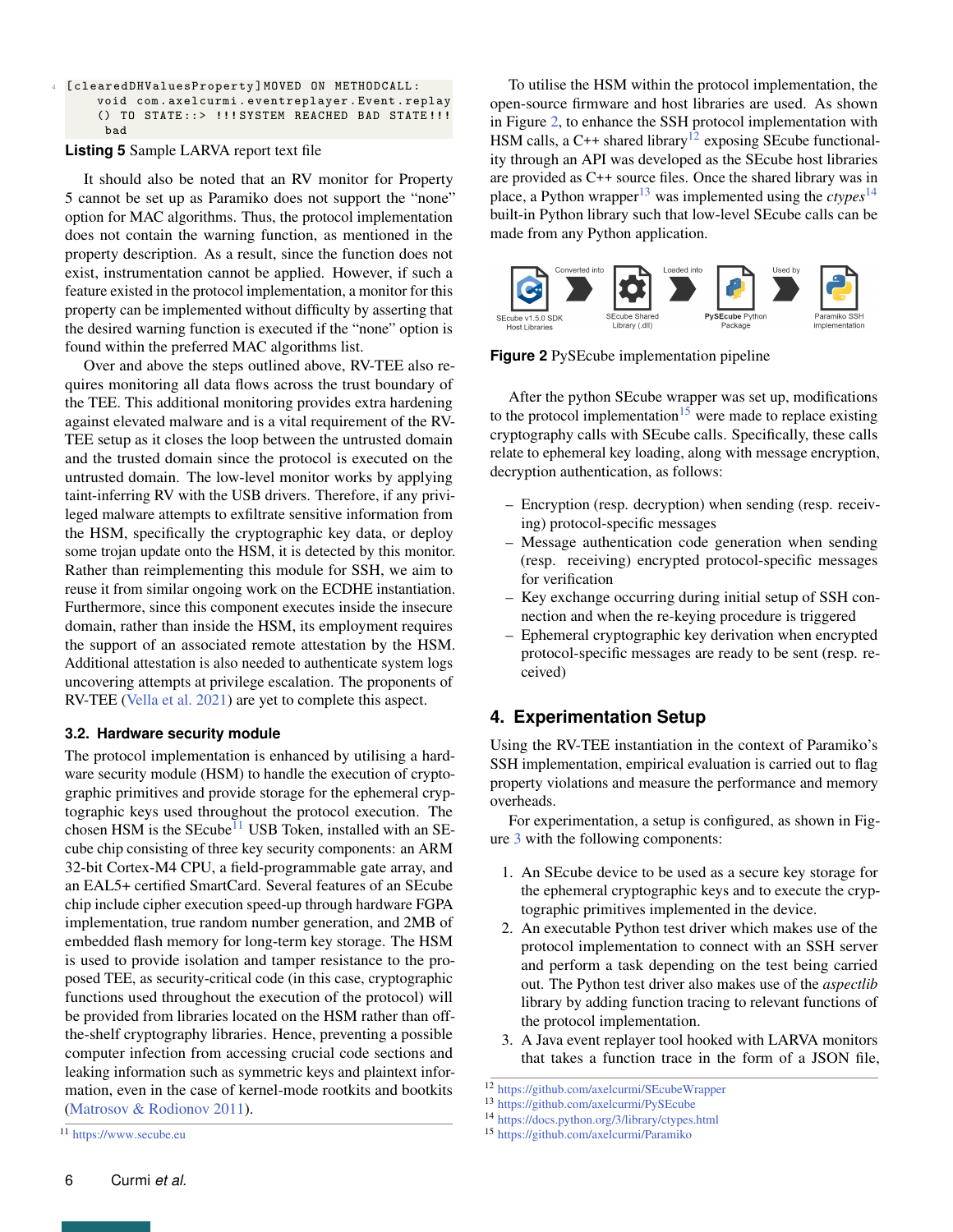<span id="page-6-0"></span>

**Figure 3** Experimentation setup

replays the events iteratively and performs offline runtime verification.

- 4. A machine to execute the Python test driver and event replayer tool.
- 5. A Linux machine installed with an SSH server and Docker.
- 6. A Linux machine installed with a web server and configured to only accept incoming connections from the SSH server.

The SEcube device used for experimentation is the SEcube Development Kit, which provides a development environment for the SEcube chip by supplying several I/O interfaces. The development kit connects to an ST-Link/V2 via a 20-pin JTAG interface to allow firmware installation and debugging, and both devices then connect to the host machine via USB 2.0 to provide power and usability to the HSM features.

## **4.1. Runtime verification**

When investigating the protocol implementation to assert whether or not it is inline with the design, the offline runtime verification component of the RV-TEE is used as shown in Figure [4.](#page-6-1) This experiment is application-independent. Thus the test driver script is used to execute the instrumented Paramiko implementation comprehensively irrespective of the use case being executed, generating a JSON trace file understood by the event replay tool. On trace replay, the LARVA-synthesised monitors flag all property violations.

<span id="page-6-1"></span>

**Figure 4** Offline RV setup

## **4.2. Performance and memory overheads**

The introduced performance overhead of the RV-TEE setup is measured by using the time module available in the Python builtins. Time readings are taken before and after the experiment has been performed, such that the total time taken by the experiment can be obtained by subtracting the former time reading from the latter time reading. On the other hand, the memory overhead of the RV-TEE setup is measured by executing the protocol using the *memory-profiler*[16](#page-0-0) module. The experimentation setup used in this research allows a modular configuration of components, which means that the experiments can be performed by (1) not using the RV-TEE setup; (2) only instrumenting the protocol implementation for runtime verification; (3) only adapting the protocol implementation for SEcube utilisation; or (4) adopting the full RV-TEE setup (i.e., RV instrumentation and SEcube utilisation within the protocol implementation). The experiments performed are executed using each combination of the configuration and compared to determine the impact of the performance and memory overhead at every stage of the RV-TEE instantiation.

Several precautions were taken to ensure the results obtained were correct. One precaution taken was to perform every performance and memory overhead-related experiment multiple times and averaging out the results to avoid one-off issues. Also, to ensure a fair comparison of the results, the host machine is ensured not to have any CPU and memory-intensive tasks running in the background during testing, as the host machine would otherwise not allocate the same amount of hardware resources to each experiment. A final precaution was to make sure that the start and stop events of the stopwatch wrap only the relevant actions of the experimentation; thus, being as accurate as possible. The memory profiler tool takes the total memory allocated reading every 0.1 seconds; thus, similar precautions to the time-related readings were unnecessary.

Paramiko is popularly used for several different applications such as remote command execution, secure file transfer, and port forwarding and is implemented by several popular packages such as the Docker Python SDK, Ansible, and Apache Airflow. The empirical evaluation is performed using four different experiments, each targeting a different application of the protocol implementation. The experiments performed involve (A) command execution; (B) secure file transfer; (C) docker container execution and logging; and (D) SSH tunnelling to firewall-protected services. The command execution and secure file transfer experiments are performed to analyse the RV-TEE setup for the typical usage of the SSH protocol, while the docker and SSH tunnelling experiments target more niche usages of the SSH protocol. The purpose of having four significantly different experiments is to sample the performance and memory overheads across varying protocol applications. Furthermore, we sample different message response sizes to get an idea of how RV-TEE behaves under different loads, starting with small numbers and progressively increasing the size until the system approaches breaking point.

Experiments B, C, and D make use of other third-party open-

<sup>16</sup> https://pypi.org/project/memory-profiler/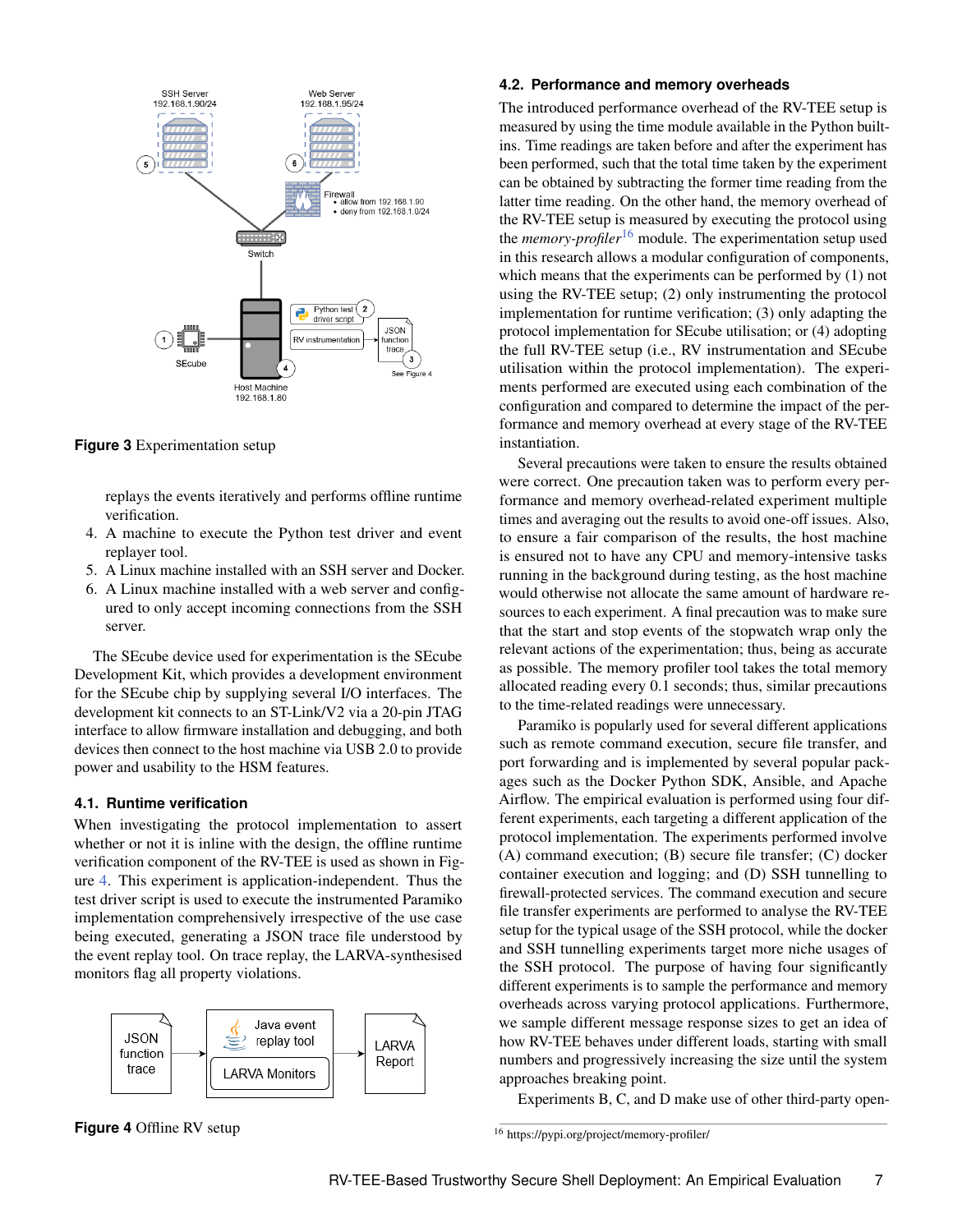source packages, apart from Paramiko, to investigate the RV-TEE instantiation when used with well-adopted and real-world usages of the protocol implementation, while Experiment A is performed solely using the protocol implementation as the command execution operation is already well implemented. The command execution experimentation is performed by executing a number of commands using the *exec\_command()* function provided by Paramiko. To execute commands with specific response sizes, the *cat* command is used to print the contents of files, with specific sizes, to standard output. The secure file transfer experimentation is performed by transferring text files, with specific sizes, from the host machine to the SSH server using *put()* function provided by the *scp*[17](#page-0-0) Python package. The Docker experiments are performed using the *Docker Python SDK*[18](#page-0-0) by creating and starting a Docker container using a custom-built image, and ultimately fetching the Docker container logs multiple times. An example Dockerfile used when building the custom images is shown in Listing [6,](#page-7-0) which creates a 1KB text file in the Docker container once created. When the Docker container starts, the text file is printed to standard output. Using the *logs()* function from the Docker Python SDK, the log data, which is of a specific size, is sent from the Docker server to the host machine using Paramiko. The SSH tunnel experiments are performed as a two-step process. Firstly, an SSH tunnel must be established between the host machine and the HTTP server by connecting with the SSH server using the *ssh tunnel*[19](#page-0-0) Python package to bypass firewall protection and access the HTTP server resources. Once the SSH tunnel is established, the experimentation is performed by requesting HTML pages, with specific sizes, hosted on the HTTP server. To perform the SSH tunnel experimentation using practical web page sizes, the size of the top 100 websites available from the Majestic Million (*[The Majestic Million](#page-14-12)* [n.d.\)](#page-14-12) list are obtained and organised into percentiles. The HTML pages used for experimentation target specific percentiles, ranging between 32KB and 18.2MB, as shown in Table [2,](#page-7-1) from the top 100 websites analysed.

<span id="page-7-0"></span>FROM alpine RUN apk add perl RUN perl  $-e^{-t}$  print "A" x (1024)' > 1KB.txt CMD ["cat", "1KB.txt"]

**Listing 6** Dockerfile used for 1KB Docker experimentation

<span id="page-7-1"></span>

| Table 2 Web page size per percentile (in MB) |  |  |
|----------------------------------------------|--|--|
|----------------------------------------------|--|--|

|  | $5\%$ | $25\%$   50%   Avg.   75%   95%   100% |  |  |
|--|-------|----------------------------------------|--|--|
|  |       |                                        |  |  |

<sup>17</sup> <https://github.com/jbardin/scp.py>

<sup>18</sup> <https://github.com/docker/docker-py>

<sup>19</sup> <https://github.com/pahaz/sshtunnel>

2

5

## **5. Results**

5

#### **5.1. Property violations detected**

An analysis of the protocol implementation in terms of compliance with the protocol specification has been performed using offline runtime verification. Seventeen properties were monitored and tested, because Property 5 cannot be monitored on the SSH implementation under consideration, as explained in Section [3.1.](#page-2-1) Out of the seventeen monitored properties, two properties were found to have been violated by the protocol implementation, and GitHub issues have been created for the Paramiko repository regarding these violations. Since then, Property 18 has been marked as a duplicate, while the other is still open at the time of writing.

The first violated property is Property 17, which states that once the key exchange completes, the private parameters should be scrubbed from memory. To determine whether or not this property is being violated, the memory location of the private exponent is analysed before and after parsing the new keys message; the latter only occurring when the key exchange is complete. Thus, if the data at the memory location is unchanged, it means that the private exponent variable which should be scrubbed from memory is not scrubbed; hence, violating this property. A violation for this property has been detected as the data of the private exponent is kept intact in memory well after the key establishment was complete. This violation can be confirmed by manual code inspection, as shown in Listing [7:](#page-7-2) there is no operation that scrubs the private values used during key exchange, in this case *self.kex\_engine.x*, prior to removing the reference of the key exchange engine on line 7.

```
# in transport.py
def _parse_newkeys (self, m):
    self._log (DEBUG, "Switch to new keys ...")
    self._activate_inbound()
    self. local\_kex\_init = self. remote\_kex\_init =
    None
    self.K = None8 self . kex_engine = None
    # ... reduced code
```
**Listing 7** Function responsible for violating Property 17

The second property violation occurs for Property 18, which states that it is recommended that the cryptographic keys are changed after each gigabyte of transmitted data or after each hour of connection time, whichever comes sooner. To determine if this property is violated, two experiments were performed, each targeting one condition of the property. The first experiment sends one gigabyte of data and asserts that re-keying is performed, while the second experiment keeps an SSH connection alive for just over an hour and asserts whether or not re-keying was performed. It was found that re-keying is performed correctly after a gigabyte of data has been transmitted. However, re-keying is not triggered when an hour has elapsed since the derivation of the ephemeral cryptographic keys; hence detecting a violation for this property. This violation can also been confirmed through manual code inspection, as the variables used for detecting when to re-key, in Listing [8](#page-8-0) lines 6 to 11, are missing the required time elapsed variables. Also, there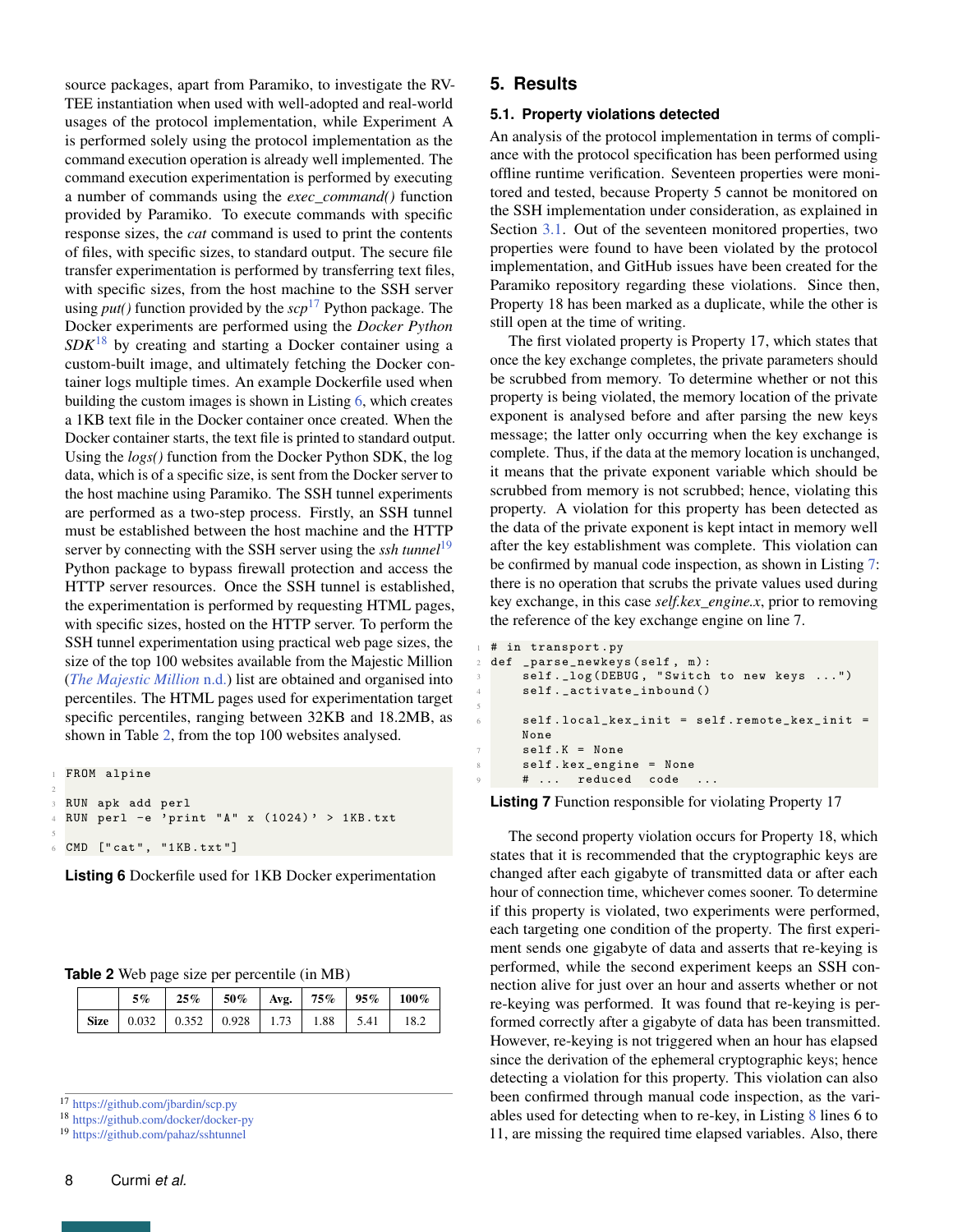is no duration-dependant logic which triggers the re-keying procedure in the *Packetizer* class.

<span id="page-8-0"></span>

|                 | $\pm$ # in packet.py                   |
|-----------------|----------------------------------------|
|                 | 2 class Packetizer (object):           |
|                 | def __init__(self, socket):<br>$3 - 1$ |
| $\overline{4}$  | #  reduced code                        |
| -5              | # used for noticing when to re-key:    |
| 6               | $self._$ sent bytes = 0                |
| $7\phantom{.0}$ | $self.$ _sent_packets = 0              |
| 8               | $self._{-}$ received_bytes = 0         |
| 9               | $self. \_\_received\_package 0$        |
| 10              | self. __received_bytes_overflow = 0    |
| 11              | self. __ received_packets_overflow = 0 |
| 12              | #  reduced code                        |

**Listing 8** Missing time elapsed variables for Property 18

## **5.2. Performance overhead**

Table [3](#page-8-1) presents the performance overhead obtained using all configurations of the RV-TEE setup in the form of percentages and time taken, in milliseconds, averaged over runs with 1000 repetitions, to perform a single operation for Experiments A, B, C, and D. From the percentage overhead introduced, it is apparent that the SEcube device introduced much higher performance overhead than the RV instrumentation. This is expected as the HSM is executing computationally heavy cryptographic operations such as encryption (resp. decryption) and generating a MAC, while the RV component at runtime only contributes performance overhead in the form of code instrumentation due to the offline setup.

We note that out of the four tested use cases, three break under a specific load. The first operational failure was found when executing commands with a response size of 1MB 1000 times. After further investigation, the reason for this failure was determined to be a deadlock, as a threading event is cleared when the protocol implementation initiates. However, due to the large number of fragmented messages being received and due to the slowdown caused by the SEcube, the two running threads get stuck in an infinite loop, one thread attempting to open a new channel while the other thread attempting to close an existing channel, as both functions require the threading event to be set to continue. Other operational failures occurred while performing the Docker experimentation, as the RV-TEE setup could not fetch 10 logs of 1 Gigabyte each, and while performing the SSH tunnel experimentation, as the RV-TEE setup could not load 18.2MB websites via the SSH tunnel 1000 times.

**[5](#page-9-0).2.1. Command execution (A)** Figure 5 shows the time taken, in milliseconds, averaged over runs with 1000 repetitions, to execute a command on the remote SSH server, with varying response sizes, using all configurations of the RV-TEE setup. The RV instrumentation has constantly produced negligible performance overhead throughout this experimentation, ranging between 2.8ms and 7.43ms slowdown. On the other hand, the HSM introduced higher performance overhead from the start; however, until the 10KB mark, the slowdown of the HSM was consistently between 50.73ms and 71.64ms. Once the command size further increased, the introduced overhead increased at a

<span id="page-8-1"></span>**Table 3** Performance overhead percentage and time taken (in milliseconds), averaged over runs with 1000 repetitions, of all use cases using all configurations of the RV-TEE setup

| Command execution (A) |                    |                          |                      |  |  |  |  |
|-----------------------|--------------------|--------------------------|----------------------|--|--|--|--|
|                       | 128B               | 1KB                      | 500KB                |  |  |  |  |
| <b>Baseline</b>       | 6.944              | 7.321                    | 23.343               |  |  |  |  |
| RV inst.              | 44.11% (10.007)    | 47.59% (10.805)          | 29.02% (30.118)      |  |  |  |  |
| <b>SEcube</b>         | 756.91% (59.502)   | 698.28% (58.438)         | 4900.54% (1167.298)  |  |  |  |  |
| <b>RV-TEE</b>         | 867.29% (60.223)   | 814.55% (59.630)         | 5007.19% (1168.849)  |  |  |  |  |
|                       |                    | Secure file transfer (B) |                      |  |  |  |  |
|                       | 128B               | 1KB                      | 1MB                  |  |  |  |  |
| <b>Baseline</b>       | 12.220             | 33.048                   | 13.346               |  |  |  |  |
| RV inst.              | 2.31% (12.502)     | 3.70% (34.270)           | 57.39% (21.006)      |  |  |  |  |
| <b>SEcube</b>         | 776.28% (107.083)  | 181.19% (92.927)         | 18076.19% (2425.760) |  |  |  |  |
| <b>RV-TEE</b>         | 783.81% (108.003)  | 187.98% (95.171)         |                      |  |  |  |  |
|                       |                    | Docker $(C)$             |                      |  |  |  |  |
|                       | 128B               | 1KB                      | 1MB                  |  |  |  |  |
| <b>Baseline</b>       | 4.974              | 5.057                    | 33.942               |  |  |  |  |
| RV inst.              | 11.26% (5.534)     | 4.81% (5.300)            | 10.47% (37.494)      |  |  |  |  |
| <b>SEcube</b>         | 573.42% (33.496)   | 612.54% (36.033)         | 7225.81% (2486.548)  |  |  |  |  |
| <b>RV-TEE</b>         | 583.86% (34.016)   | 617.00% (36.259)         | 7219.77% (2484.500)  |  |  |  |  |
|                       |                    | SSH tunnel (D)           |                      |  |  |  |  |
|                       | <b>32KB</b>        | 1.73MB                   | 18.2MB               |  |  |  |  |
| <b>Baseline</b>       | 708.435            | 1126.911                 | 3644.165             |  |  |  |  |
| RV inst.              | 91.91% (1359.552)  | 57.17% (1771.140)        | 19.73% (4363.190)    |  |  |  |  |
| <b>SEcube</b>         | 116.02% (1530.344) | 74.42% (1965.572)        |                      |  |  |  |  |
| <b>RV-TEE</b>         | 159.58% (1838.928) | 105.12% (2311.506)       |                      |  |  |  |  |

higher rate, ultimately reaching a slowdown of 1143.95ms per command executed with a response size of 500KB. By comparing the introduced performance overhead of the instrumentation and the HSM with the overhead of the complete RV-TEE setup, it can be seen that the SEcube device is the main contributor to the performance overhead in the case of command execution.

**5.2.2. Secure file transfer (B)** Figure [6](#page-9-1) shows the time taken, in milliseconds, averaged over runs with 1000 repetitions, to perform a file transfer, with varying file sizes, from the host machine to the remote SSH server using all configurations of the RV-TEE setup. During this experimentation, the RV instrumentation introduced negligible performance overhead, ranging between 0.28ms and 7.66ms. Similar to Experiment A, the HSM introduced low performance overhead until the 10KB mark, ranging between 60ms and 116.60ms. However, once this file size threshold was exceeded, the slowdown increased to a range between 1190ms and 2412ms per file transfer for 500KB and 1MB file sizes respectively. Similarly to experiment A, by comparing the introduced performance overhead of the RV-TEE components with the overhead of the complete RV-TEE setup, it is apparent that the SEcube is the main contributor to the performance overhead in the case of secure file transfer.

*5.2.3. Docker (C)* Figure [7](#page-10-0) shows the time taken, in milliseconds, averaged over runs with 1000 repetitions, to create, start, and fetch logs from a Docker container, with varying log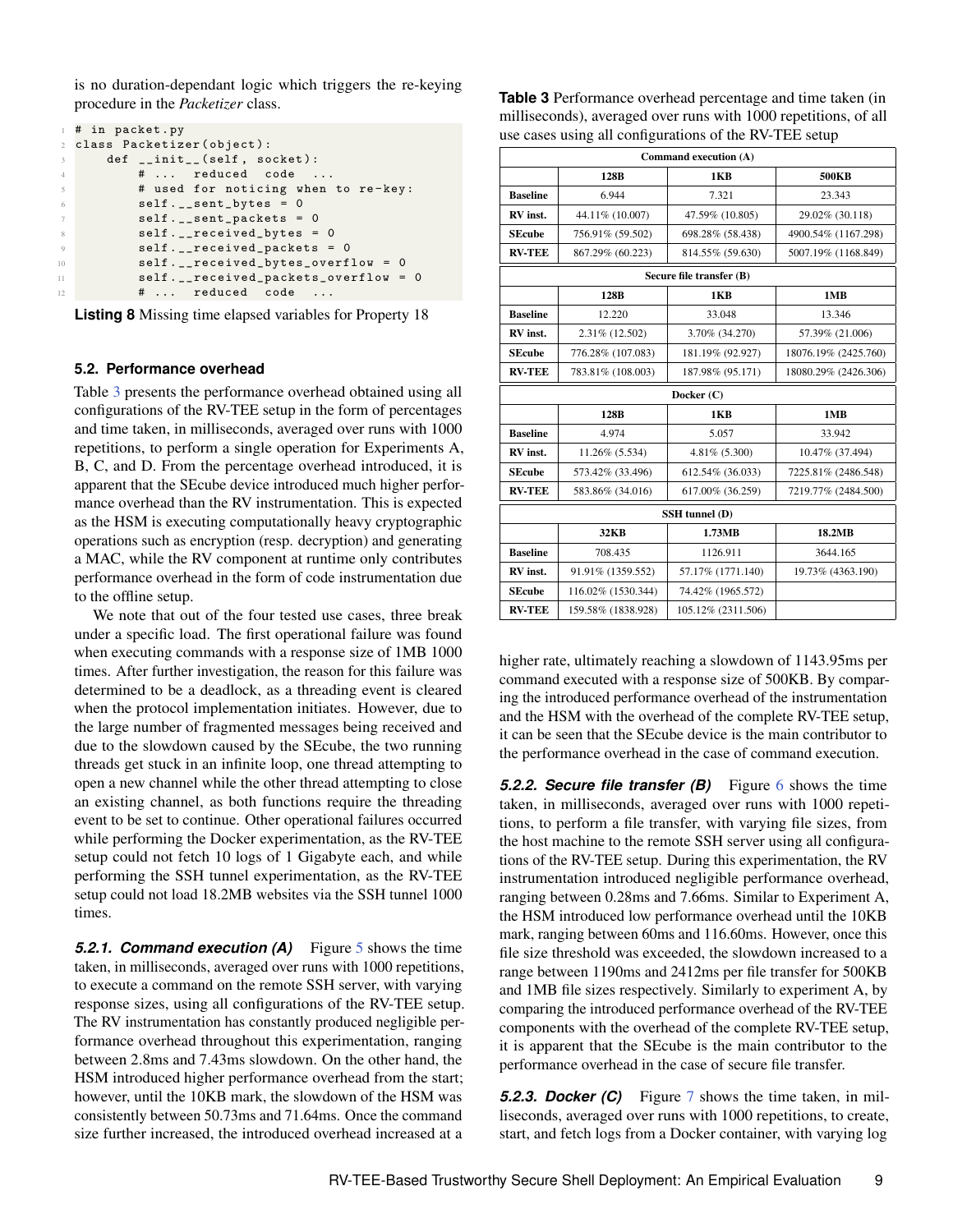<span id="page-9-0"></span>

**Figure 5** Average time taken (in milliseconds) to execute a command per response size using all configurations of the RV-TEE setup (A)

sizes, using all configurations of the RV-TEE setup. Similarly to Experiments A and B, the RV instrumentation introduced negligible performance overhead, ranging between 0.21ms and 3.55ms. While the HSM initially introduced minimal overhead ranging from 28.52ms to 31ms, this increased at higher rates once the bandwidth threshold has been exceeded — reaching a slowdown of 1180ms and 2453ms for Docker files executing commands with a response size of 500KB and 1MB respectively. Also in this experimentation, it is apparent that the SEcube is the main contributor to the performance overhead introduced by the RV-TEE setup.

*5.2.4. SSH tunnel (D)* The average time is taken to load a web page with varying web page sizes using all configurations of the RV-TEE setup is shown in Figure [8.](#page-10-1) Unlike Experiments A, B, and C, the RV instrumentation introduced higher overhead, ranging between 562ms and 719ms. The HSM introduced slightly higher performance overhead than the RV instrumentation, ranging between 806ms and 839ms. However, the RV-TEE-adapted Paramiko implementation reached a breaking limit when attempting to load 18.2MB web pages 1000 times. When using the full RV-TEE setup, the loading time per web page is slowed down by 1161ms on average, ranging between 1130ms and 1184ms. Thus, for this use case, even though the SEcube introduces higher performance overhead, both RV instrumentation and HSM introduce similar performance overhead.

## **5.3. Memory overhead**

Table [4](#page-11-0) shows the average memory overhead percentage and average memory allocated when using all configurations of the RV-TEE setup for Experiments A, B, C, and D. From these results, it can be seen that the memory overhead introduced by the RV instrumentation and SEcube is negligible, having a maximum percentage increase of 6.73% and 12.86% respectively. Overall, the memory overhead of both components is

<span id="page-9-1"></span>

**Figure 6** Average time taken (in milliseconds) to perform a file transfer per file size using all configurations of the RV-TEE setup (B)

independent of the size of data being processed and transferred. The average memory overhead introduced by the RV instrumentation and SEcube for command execution, secure file transfer, Docker, and SSH tunnelling are shown in Figures [9,](#page-11-1) [10,](#page-12-0) [11,](#page-12-1) and [12,](#page-13-8) respectively. In most cases, the RV instrumentation constantly introduced minimal memory overhead, never exceeding 2.2MB. On the other hand, the memory overhead introduced when using the SEcube is higher, ranging between 0.32MB and 11.90MB. The higher memory overhead is expected as it is caused by the objects created and used during the runtime of the protocol, such as host-library handles and cryptographic contexts and buffers.

## **5.4. Offline RV**

In this work, we have opted to keep the runtime verification offline due to overhead concerns. Table [5](#page-11-2) shows the time taken (in milliseconds), averaged over runs with 1000 repetitions, to perform offline RV using the LARVA-adapted event replay tool per experiment executed. Initially, the average time taken is constant; however, once some bandwidth threshold has been exceeded, the average time taken increases at a higher rate. Across all four use cases, the time taken ranges between 1.227ms and 17.75ms.

Due to using an offline RV configuration, the performance overhead introduced by the RV instrumentation in Experiments A, B, and C was kept below 7.66ms. However, if the monitors were to be implemented in an online manner, additional overhead is introduced on top of the RV instrumentation overhead. The average time taken to perform offline RV was found to be higher than the slowdown introduced by the RV instrumentation, as it ranges between 1.248ms and 17.75ms across all experiments performed. Thus, the time taken to perform offline RV would be added to the slowdown of the RV instrumentation as the combined performance overhead introduced by the RV component. If opting for synchronous online RV, the combined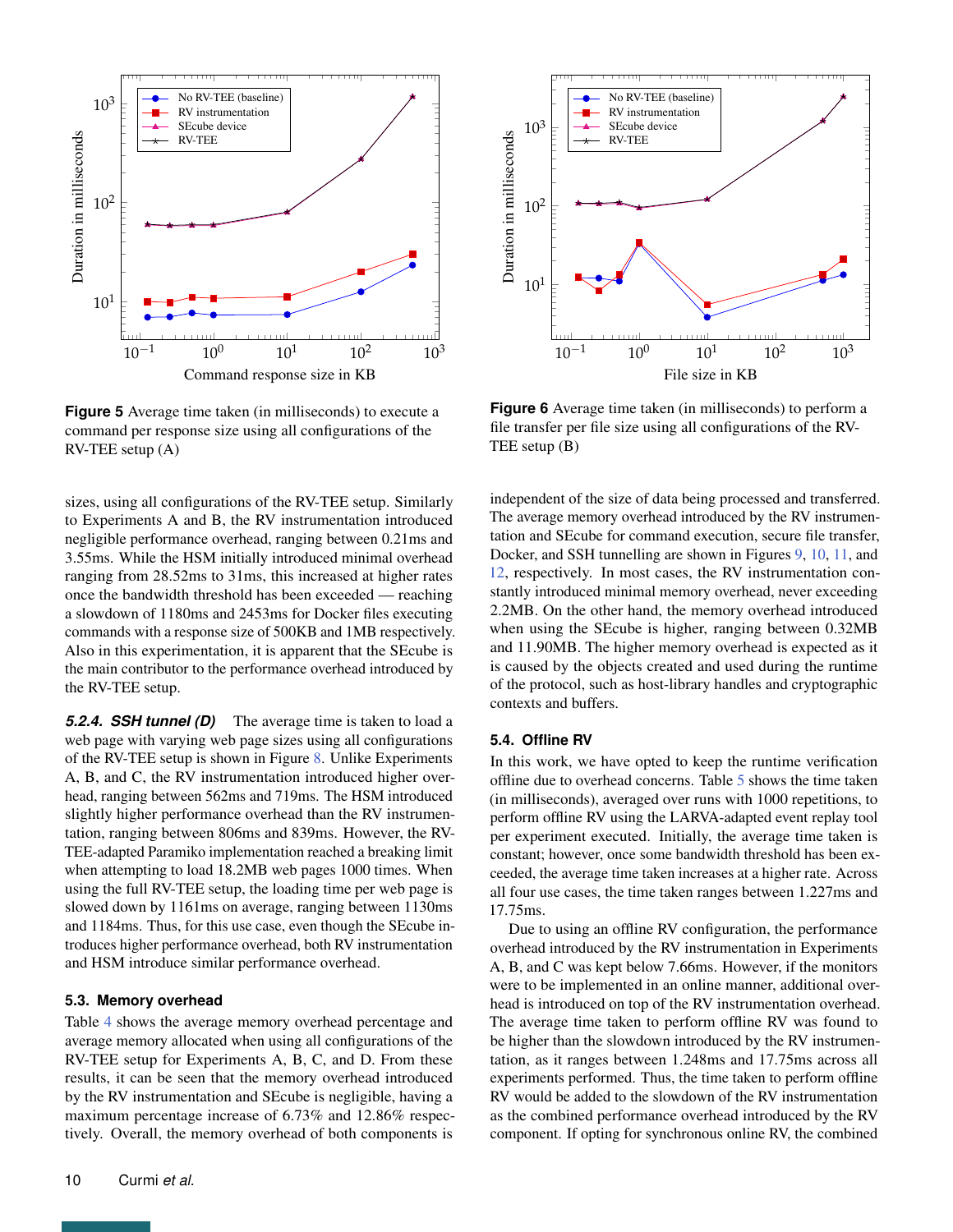<span id="page-10-0"></span>

**Figure 7** Average time taken (in milliseconds) to create, start, and fetch logs from a Docker container per log size using all configurations of the RV-TEE setup (C)

slowdown would be roughly between 1.458ms and 25.41ms (approximately 7-times higher at the lower bound and approximately 3-times higher at the upper bound). Nonetheless, an additional average slowdown of 17.75ms can be considered negligible for most applications. Even more so, there is still room to further optimise the online setup by feeding them directly to the RV monitors instead of writing the traces to disk. Keeping in mind that this might vary depending on the complexity of the verification algorithm, our experiments suggest that the savings gained through offline runtime verification do not surpass the benefits of detecting violations as soon as they occur (although a cost-benefit analysis for shifting to an online RV setup would have to be considered on a case-by-case basis). For example, online runtime verification monitors can be set to abort the SSH connection if some property is found to be violated. Thus, if some sensitive information is leaked due to a property violation, such as ephemeral keys, the connection is ended to prevent exposing other information as a result.

# **6. Discussion**

By instantiating an RV-TEE in the context of the SSH protocol, secure execution of the protocol implementation is obtained as RV monitors assert conformance between the design and the implementation, raising alarms if violations are detected, and the execution of security-critical operations are run in isolation from the rest of the system within the trusted boundary of the TEE. The empirical results show that improved security comes at a non-negligible performance cost. However, depending on the application context, the performance cost might be within acceptable boundaries.

From experiments A, B, and C, it can be seen that prior to reaching a certain bandwidth threshold, which is approximately 10KB, the slowdown is minimal and constant. Once the threshold is exceeded, the performance overhead increases at

<span id="page-10-1"></span>

**Figure 8** Average time taken (in milliseconds) to load web pages with varying sizes via SSH tunnel using all configurations of the RV-TEE setup (D)

a higher rate. For all three experiments, this occurs around the 500KB mark, as the time increased per operation performed is approximately 1171ms. A similar case is the 1MB mark for experiments B and C, as the slowdown per operation performed, is 2432ms — roughly double the additional time introduced at the 500KB mark. These results indicate a saturation point in the SEcube being reached. Therefore, the practicality of the RV-TEE setup becomes scenario-specific beyond this point. As an example, consider the use case of a disk backup of a Windows 10 machine. If the machine to backup has 32GB of storage space, as per Windows 10 system requirements<sup>[20](#page-0-0)</sup>, the transfer would take an additional 22 hours to complete, assuming the performance overhead increases with the same rate. Nonetheless, the acceptable boundary for this use case depends on the backups' frequency and the number of machines involved, e.g., it might be overkill for a weekly backup but acceptable for a monthly one. In the case of command execution and Docker container log fetching, a delay of a couple of seconds should not pose much of an issue; especially as the message requesting some operation to be performed is not delayed (only the response from the SSH server after completion of such operation is delayed).

From experiment D, it can be seen that even though the slowdown caused by the RV-TEE setup is higher than other experiments, the baseline values of the experiment also increase at a high rate. Thus, the slowdown is constantly around 1161ms when loading web pages, across all tested web page sizes, and when using the RV-TEE setup. Slow-loading websites are a major frustration and turnoff for web surfers [\("Website design:](#page-14-13) [Viewing the web as a cognitive landscape"](#page-14-13) [2004\)](#page-14-13). The acceptability of a 1161ms slowdown, once again, is app specific. In the case of highly security-sensitive web forums used by government agencies, a downgrade in the user experience may well

<sup>20</sup> <https://www.microsoft.com/en-us/windows/windows-10-specifications>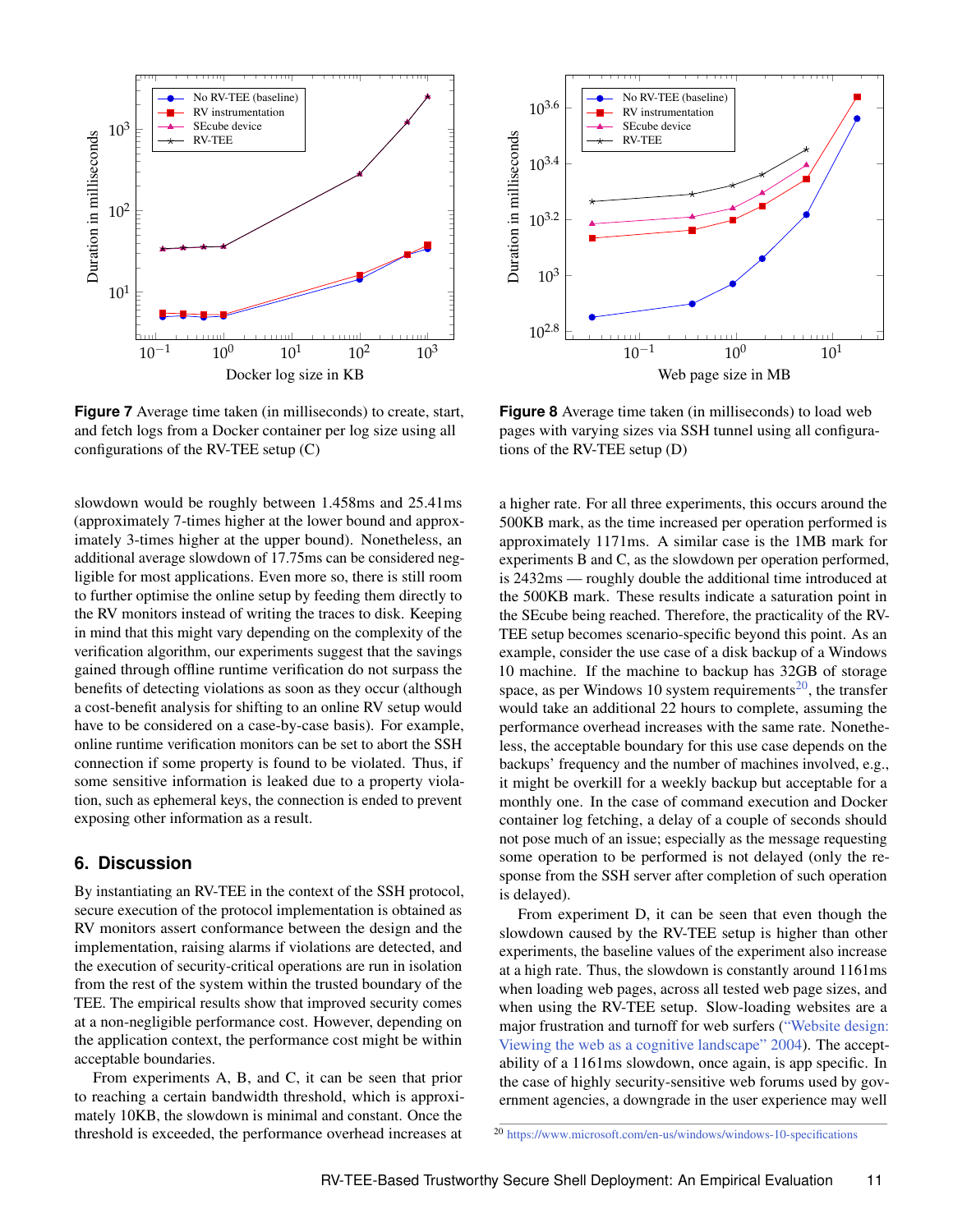| Command execution (A)    |                    |                    |                     |  |  |  |  |  |
|--------------------------|--------------------|--------------------|---------------------|--|--|--|--|--|
|                          | 128B               | 1KB                | 500KB               |  |  |  |  |  |
| <b>Baseline</b>          | 60.045             | 59.851             | 65.945              |  |  |  |  |  |
| RV inst.                 | 2.72% (61.677)     | 3.51% (61.949)     | $0.89\%$ (66.530)   |  |  |  |  |  |
| <b>SEcube</b>            | 12.77% (67.711)    | 12.86% (67.547)    | 9.52% (72.226)      |  |  |  |  |  |
| <b>RV-TEE</b>            | 12.69% (67.664)    | 12.89% (67.567)    | 8.96% (71.853)      |  |  |  |  |  |
| Secure file transfer (B) |                    |                    |                     |  |  |  |  |  |
|                          | 128 <sub>B</sub>   | 1KB                | 1MB                 |  |  |  |  |  |
| <b>Baseline</b>          | 62.415             | 65.290             | 62.783              |  |  |  |  |  |
| RV inst.                 | $-0.06\%$ (62.377) | $-0.06\%$ (65.248) | 2.55% (64.382)      |  |  |  |  |  |
| <b>SEcube</b>            | 9.07% (68.076)     | 3.94% (67.864)     | 8.84% (68.332)      |  |  |  |  |  |
| <b>RV-TEE</b>            | 9.16% (68.129)     | 4.29% (68.092)     | 10.10% (69.127)     |  |  |  |  |  |
|                          |                    | Docker $(C)$       |                     |  |  |  |  |  |
|                          | 1MB                |                    |                     |  |  |  |  |  |
| <b>Baseline</b>          | 60.949             | 61.220             | 70.753              |  |  |  |  |  |
| RV inst.                 | 1.02% (61.568)     | $0.23\%$ (61.363)  | $0.47\%$ (71.084)   |  |  |  |  |  |
| <b>SEcube</b>            | 11.52% (67.972)    | 13.27% (69.342)    | $0.45\%$ (71.070)   |  |  |  |  |  |
| <b>RV-TEE</b>            | 12.75% (68.722)    | 13.20% (69.300)    | 2.23% (72.327)      |  |  |  |  |  |
| SSH tunnel (D)           |                    |                    |                     |  |  |  |  |  |
|                          | <b>32KB</b>        | 1.73MB             | 18.2MB              |  |  |  |  |  |
| <b>Baseline</b>          | 67.757             | 70.258             | 77.261              |  |  |  |  |  |
| RV inst.                 | $0.06\%$ (67.800)  | $0.45\%$ (70.578)  | $6.73\%$ $(82.461)$ |  |  |  |  |  |
| <b>SEcube</b>            | 2.05% (69.149)     | 2.05% (71.701)     | 6.67% (82.417)      |  |  |  |  |  |
| <b>RV-TEE</b>            | 2.16% (69.221)     | 2.33% (71.896)     | 16.97% (90.369)     |  |  |  |  |  |

<span id="page-11-0"></span>**Table 4** Average memory overhead percentage of all use cases using all configurations of the RV-TEE setup

be the acceptable price to pay for the additional security. In contrast, a live feed from a security camera can be severely impacted in case this is being used for situational awareness purposes. Therefore, an alternative means by which to secure the live link would have to be sought.

# **7. Related Work**

**Runtime verification in Python** This is not the first time Python has been used for runtime verification.  $VyPR<sup>21</sup>$  $VyPR<sup>21</sup>$  $VyPR<sup>21</sup>$  is a tool used for monitoring single-threaded Python applications with respect to Control-Flow Temporal Logic (CFTL), using the PyCFTL library for Python. VyPR operates at the *abstract syntax tree* (AST) level of the application by modifying the AST of the functions of interest to add its instrumentation, as opposed to performing monkey-patching as done in this work. Monkey-patching requires less technical complexity to implement; however, it is only applicable to objects and functions that can be referenced. On the other hand, utilising ASTs for instrumentation offers more granular control on where to apply the instrumentation. For example, instrumenting individual ifstatements and loops is a possibility using ASTs. Nonetheless, monkey-patching proved to be sufficient for the purposes of our experiments.

An extension to VyPR is VyPR2 [\(Dawes et al.](#page-14-14) [2019\)](#page-14-14), which is a holistic runtime verification framework for web services

<span id="page-11-1"></span>

**Figure 9** Average memory overhead measured during command execution experimentation (A)

<span id="page-11-2"></span>

|                                                       | Table 5 Average time taken (in milliseconds), to perform |
|-------------------------------------------------------|----------------------------------------------------------|
| offline runtime verification per experiment execution |                                                          |

| <b>Command execution</b> |                      |       |        |        |              |        |  |  |  |
|--------------------------|----------------------|-------|--------|--------|--------------|--------|--|--|--|
| 128B                     | 256B                 | 512B  | 1 K B  | 10KB   | <b>100KB</b> | 500KB  |  |  |  |
| 2.325                    | 2.321                | 2.343 | 2.357  | 2.332  | 3.533        | 8.49   |  |  |  |
|                          | Secure file transfer |       |        |        |              |        |  |  |  |
| 128B                     | 256B                 | 512B  | 1 K B  | 10KB   | <b>500KB</b> | 1MB    |  |  |  |
| 2.904                    | 2.911                | 2.934 | 2.949  | 3.061  | 7.644        | 12.539 |  |  |  |
|                          | <b>Docker</b>        |       |        |        |              |        |  |  |  |
| 128B                     | 256B                 | 512B  | 1 K B  | 100KB  | <b>500KB</b> | 1MB    |  |  |  |
| 1.248                    | 1.227                | 1.232 | 1.246  | 3.001  | 9.532        | 17.75  |  |  |  |
| <b>SSH</b> tunnel        |                      |       |        |        |              |        |  |  |  |
| 32KB                     | 352KB                | 928KB | 1.73MB | 1.88MB | 5.41MB       | 18.2MB |  |  |  |
| 1.777                    | 1.771                | 1.751 | 1.797  | 1.795  | 2.2          | 3.325  |  |  |  |

implemented in Python using Flask. Other notable Python runtime verification include *VeriMan*<sup>[22](#page-0-0)</sup>, which performs dynamic analysis of temporal properties for smart contracts implemented in Solidity, and *python-monitors*[23](#page-0-0), which supports several specification languages such as regular expressions and variants of temporal logic to monitor temporal sequences of Python applications.

**Use of SEcube for secure applications** The open-source HSM device used in this research, the SEcube, has already been used for applications similar to those chosen for our experiments. Three such applications are provided by Blu5 being, SElink, SEfile, and SEkey, which make use of the lower-level SEcube host-side libraries [\(Fornero et al.](#page-14-15) [2020\)](#page-14-15). SElink is an application that secures network traffic, by means of encryption, originat-

<sup>21</sup> <https://pyvypr.github.io/home/index.html>

<sup>22</sup> <https://github.com/VeraBE/VeriMan>

<sup>23</sup> <https://github.com/doganulus/python-monitors>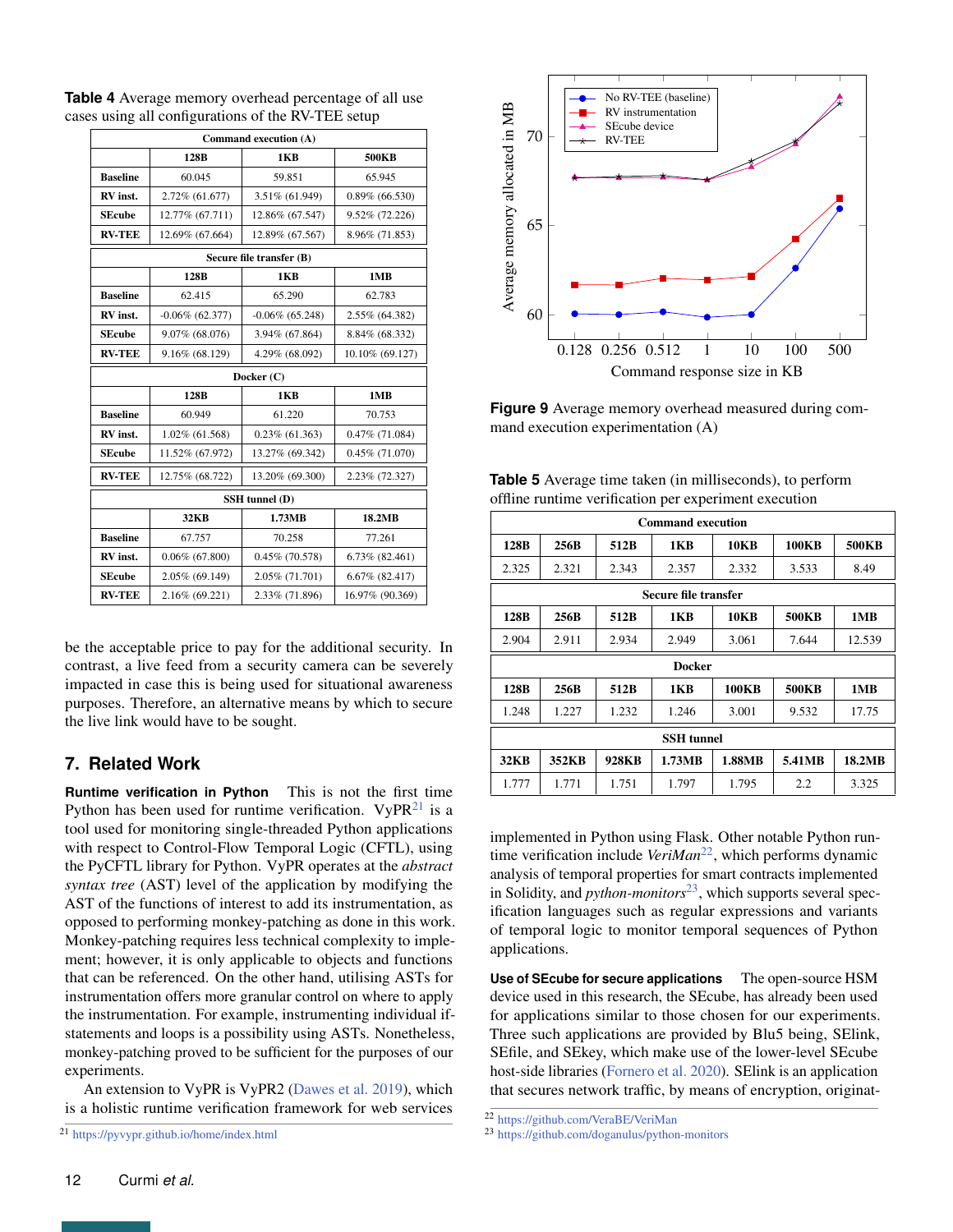<span id="page-12-0"></span>

**Figure 10** Average memory overhead measured during secure file transfer experimentation (B)

ing from any application irrespective of the application-level protocol [\(Fornero et al.](#page-14-15) [2020\)](#page-14-15). SEfile is used to allow software applications to work with encrypted files stored on the OS, using the key storage and management features available from the host-side libraries; thus, the data being used by software applications is constantly encrypted on disk. SEkey is a simple key management system (KMS) offering a set of APIs that allow the creation and distribution of cryptographic keys to other SEcube devices. Other SEcube applications requiring elevated levels of dependability have also been reported in the domains of military-grade solutions<sup>[24](#page-0-0)</sup> and small satellite communication<sup>[25](#page-0-0)</sup>. However, there are no openly-available experiment results associated with them. The SEcube has also been extensively explored for secure execution of other cryptographic protocols as elaborated next.

**Securing communication protocols through RV** The application of RV to secure communication protocol is far from new with several works [\(Bauer & Jürjens](#page-13-9) [2010;](#page-13-9) [Zhang et al.](#page-14-16) [2016;](#page-14-16) [Selyunin et al.](#page-14-17) [2017;](#page-14-17) [Shi et al.](#page-14-18) [2018\)](#page-14-18) focusing on particular protocols, or even a more general black box approach applicable to any formally specified protocol [\(Morio et al.](#page-14-19) [2020\)](#page-14-19). What is common for all these proposals is that used on their own, they tackle the issue of bridging the gap between the protocol design and implementation. However, this is just one way in which a protocol execution can go wrong; data leak and breach attack models originating from malware attacks are not covered. The RV-TEE framework is more comprehensive in that further to ensuring adherence to specification properties, RV is used within the wider context of a TEE aiming for enhanced protection against a wider range of threats, even if the underlying system contains privileged malware code executing. This work builds on the previous research on securing the Transport Layer

<span id="page-12-1"></span>

**Figure 11** Average memory overhead measured during Docker experimentation (C)

Security (TLS) [\(Colombo. & Vella.](#page-14-6) [2020;](#page-14-6) [Vella et al.](#page-14-5) [2021\)](#page-14-5), and a post-quantum group authenticated key exchange (PQ GAKE) [\(Abela et al.](#page-13-5) [2021\)](#page-13-5). When instantiated in the context of TLS, the SEcube also introduced significant performance overhead, as the loading time of the Top 100 websites was increased by approximately 1.723s [\(Vella et al.](#page-14-5) [2021\)](#page-14-5); in line with the results obtained in this research. In the context of PQ-GAKE, it was discovered that the HSM posed as a bottleneck of the system [\(Abela et al.](#page-13-5) [2021;](#page-13-5) [Colombo. & Vella.](#page-14-6) [2020;](#page-14-6) [Vella et al.](#page-14-5) [2021\)](#page-14-5), as the underlying system was slowed down significantly, especially when transporting large data due to the USB I/O [\(Abela et al.](#page-13-5) [2021\)](#page-13-5). Additionally, the authors mentioned that the transported data also occupies a large portion of the SEcube's memory; thus causing further slowdown [\(Abela et al.](#page-13-5) [2021\)](#page-13-5). Similarly to the results presented in this research, the system under test fails to operate successfully when under a large load. However, as opposed to this research, the RV instrumentation was found to be the main bottleneck of the RV-TEE setup when instantiated in the context of PQ-GAKE [\(Abela et al.](#page-13-5) [2021\)](#page-13-5).

# **8. Conclusion and Future Work**

Even though a protocol design might be proven to be theoretically secure, incorrect protocol implementation and malware targeting the protocol implementation at runtime might lead to insecure execution. Both concerns are addressed by adopting a runtime-verification-enhanced trusted execution environment (RV-TEE). An RV-TEE is instantiated in the context of the SSH protocol using Paramiko as the protocol implementation, consisting of runtime verification and an HSM. Runtime verification is used to bridge the gap between the protocol design and its implementation, raising alarms if any violations are detected. The HSM, an SEcube chip, provides execution isolation and tamper resistance to the proposed TEE, as security-critical code, in this case, cryptographic functions, are provided and executed by the HSM. Offline runtime verification has been adopted to keep

<sup>24</sup> <https://www.secube.blu5group.com/why-secube>

<sup>25</sup> [https://timesofmalta.com/articles/view/malta-presents-progress-at-global](https://timesofmalta.com/articles/view/malta-presents-progress-at-global-space-convention.702855) [-space-convention.702855](https://timesofmalta.com/articles/view/malta-presents-progress-at-global-space-convention.702855)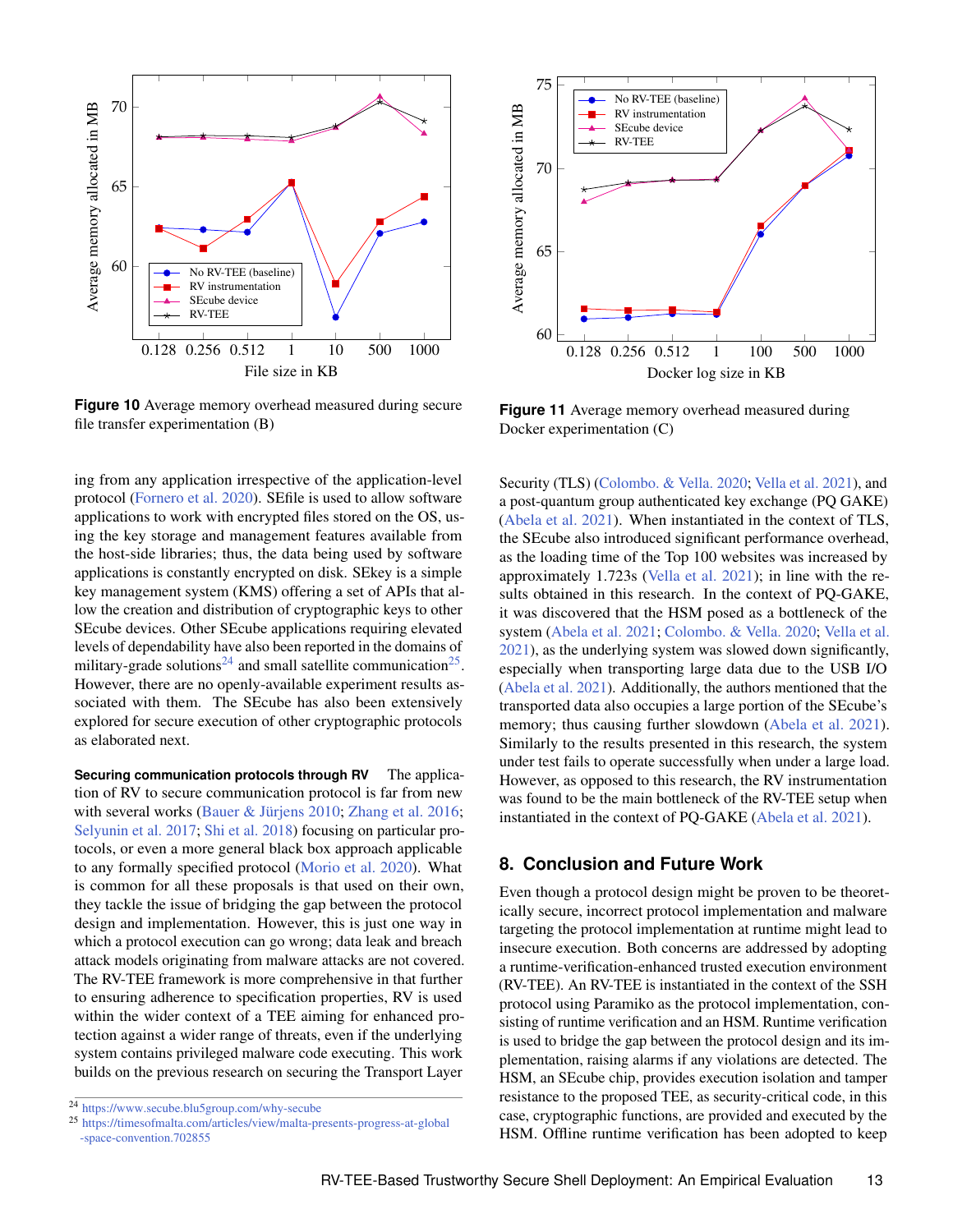<span id="page-13-8"></span>

**Figure 12** Average memory overhead measured during SSH tunnel experimentation (D)

overheads as low as possible. However, the RV-TEE setup must introduce performance and memory overhead as the protocol implementation still requires instrumentation and cryptographic operations are performed by the HSM via USB 2.0 I/O communication. The performance and memory overhead introduced by the RV-TEE setup were analysed by performing four experiments, each targeting a specific application of the protocol implementation. Although the overall performance cost is substantial — particularly due to the computation-heavy operations carried out on the HSM — from a usability point-of-view, the slowdown could be acceptable in many practical applications of use cases A and C, i.e., command execution and Docker container log fetching. In the case of file transfer(B) and SSH tunneling (D), again it depends on the context: the proposed approach is definitely not feasible in the case of time-critical applications.

An analysis of the protocol implementation in terms of compliance with the protocol specification was also performed. Eighteen properties were systematically derived from the protocol's RFC documents using a keyword lookup and extraction tool. On the chosen protocol implementation, seventeen out of the eighteen properties could be monitored, with two properties found to have been violated.

Our next step is to deploy online RV consisting of synchronous and asynchronous modes, and extend our experiment with other software/hardware configurations. It is still unclear whether the performance overhead introduced with the utilisation of the SEcube is caused by the expensive execution of the cryptographic functions, the USB I/O, as reported in [\(Abela et](#page-13-5) [al.](#page-13-5) [2021\)](#page-13-5), or both. Thus we aim to perform deeper investigation of the HSM by profiling the hardware device and USB drivers. Once the origin is located, further action can be taken with the aim of reducing the incurred performance overhead. For example, if the execution of cryptographic operations is the main contributor to the performance overhead of the SEcube, the onchip FPGA offers a speed-up opportunity by implementing the

cryptographic operations directly on the hardware [\(Vella et al.](#page-14-5) [2021\)](#page-14-5). However, if the USB I/O is the main contributor to the performance overhead of the SEcube, an FPGA speed-up would not contribute much improvement as communication would still be slowed down by the USB I/O.

The instantiated RV-TEE setup in this research assumes two key components that have not been implemented in the context of SSH: the additional information leak low-level monitor and the remote code attestation component. We expect to incorporate the low-level monitor for SSH with minimal adaptation from similar ongoing work on the ECDHE instantiation [\(Vella](#page-14-5) [et al.](#page-14-5) [2021\)](#page-14-5). Regarding the code attestation component, we plan to employ tamper-evident system logs [\(Soriano-Salvador](#page-14-20) [& Guardiola-Múzquiz](#page-14-20) [2021\)](#page-14-20) to detect escalation of privilege, in a similar fashion to enclave measurement adopted by  $SGX^{26}$  $SGX^{26}$  $SGX^{26}$ .

## **Acknowledgments**

This work is supported by the NATO Science for Peace and Security Programme through project G5448 Secure Communication in the Quantum Era.

## **References**

- <span id="page-13-1"></span>Abadi, M., & Rogaway, P. (2000). Reconciling two views of cryptography. In *Proceedings of the ifip international conference on theoretical computer science* (pp. 3–22). doi: 10.1007/3-540-44929-9\_1
- <span id="page-13-5"></span>Abela, R., Colombo, C., Malo, P., Sýs, P., Fabšič, T., Gallo, O., ... Vella, M. (2021). Secure implementation of a quantumfuture GAKE protocol. In *International workshop on security and trust management (stm).*
- <span id="page-13-2"></span>Aumasson, J.-P. (2017). *Serious Cryptography: A Practical Introduction to Modern Encryption*. No Starch Press.
- <span id="page-13-4"></span>Bartocci, E., Falcone, Y., Francalanza, A., & Reger, G. (2018). Introduction to Runtime Verification. In *Lectures on runtime verification* (Vol. 10457, pp. 1–33). Springer International Publishing.
- <span id="page-13-9"></span>Bauer, A., & Jürjens, J. (2010). Runtime verification of cryptographic protocols. *computers & security*, *29*(3), 315–330.
- <span id="page-13-3"></span>Black, P., Gondal, I., & Layton, R. (2018). A survey of similarities in banking malware behaviours. *computers & security*, *77*, 756-772. Retrieved from [https://www.sciencedirect.com/](https://www.sciencedirect.com/science/article/pii/S016740481730202X) [science/article/pii/S016740481730202X](https://www.sciencedirect.com/science/article/pii/S016740481730202X) doi: https://doi.org/ 10.1016/j.cose.2017.09.013
- <span id="page-13-0"></span>Brasser, F., Müller, U., Dmitrienko, A., Kostiainen, K., Capkun, S., & Sadeghi, A.-R. (2017). Software grand exposure:{SGX} cache attacks are practical. In *11th* {*USENIX*} *workshop on offensive technologies.*
- <span id="page-13-7"></span>Colombo, C., Pace, G. J., & Schneider, G. (2009a). Dynamic Event-Based Runtime Monitoring of Real-Time and Contextual Properties. In *Formal methods for industrial critical systems* (pp. 135–149). Springer Berlin Heidelberg.
- <span id="page-13-6"></span>Colombo, C., Pace, G. J., & Schneider, G. (2009b). LARVA — Safer Monitoring of Real-Time Java Programs (Tool Paper). In *2009 seventh ieee international conference on software engineering and formal methods* (pp. 33–37). IEEE.

<sup>26</sup> <https://sgx101.gitbook.io/sgx101/sgx-bootstrap/attestation>